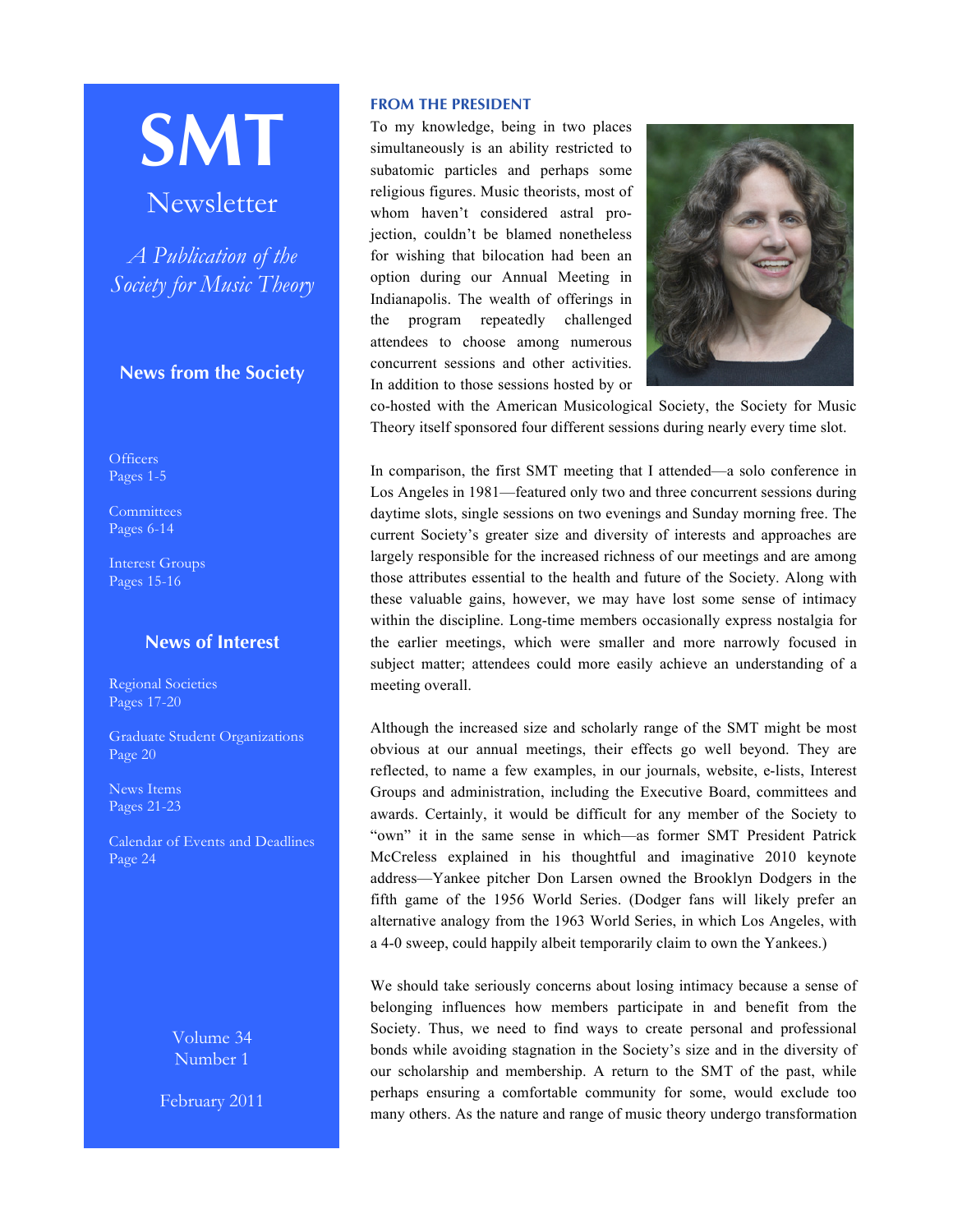## **Society for Music Theory 2011 Executive Board**

Lynne Rogers, *President*, 2011 Department of Music William Paterson University 300 Pompton Road Wayne, NJ 07470-2103 [RogersL13@wpunj.edu](mailto:RogersL13@wpunj.edu)

Harald Krebs, *President-Elect,* 2012 School of Music University of Victoria P.O. Box 1700 STN CSC Victoria, BC V8W 2Y2 Canada [hkrebs@uvic.ca](mailto:hkrebs@uvic.ca)

Deborah Stein, *Vice President*, 2011 New England Conservatory of Music 290 Huntington Avenue Boston, MA 02115 [deborah.stein@necmusic.edu](mailto:deborah.stein@necmusic.edu)

Mary Arlin, *Secretary,* 2012 School of Music Ithaca College Ithaca, NY 14850-7002 [arlin@ithaca.edu](mailto:arlin@ithaca.edu)

Eric Isaacson, *Treasurer*, 2014 Jacobs School of Music Indiana University 1201 East Third Street Bloomington, IN 47405 [isaacso@indiana.edu](mailto:isaacso@indiana.edu)

Victoria Long *Executive Director* (ex officio) [vlong@uchicago.edu](mailto:vlong@uchicago.edu)

*(continued on page 3)*

and even redefinition, the SMT should assume an active leading role in our field's future, offering innovations and revitalizing traditions. The upcoming decades will undoubtedly hold exciting music-theoretical trends and discoveries that current members have yet to imagine.

But as we continue the important work of growing and diversifying, how can we foster the intimacy that helps members to feel welcome and that they belong to the SMT—beyond the minimal act of paying dues? Members can easily get to know others within their specializations by joining one of our vibrant Interest Groups. Acquiring a broader understanding of the SMT and music theory might begin with reading our journals and newsletter, perusing our website and, on the Saturday afternoon of our annual meeting, attending the Business Meeting. More interesting than its name would indicate, the Business Meeting provides an overview of the activities of the Society's administration and committees. That same afternoon, members would be well advised to attend the keynote address or plenary session at which, for a short but vital time, we contemplate important ideas as a community.

Service on a board or committee is certainly the inside track to the workings of the Society and also provides a natural setting for meeting members who have different interests in the discipline. Opportunities to serve in this way, however, are limited—although you shouldn't hesitate to contact the SMT president to express your interest. There are other occasions for participation in the Society. For example, one may volunteer to serve as a conference guide, nominate and vote for candidates in our elections, or suggest articles and books for our publication awards. If you're a student, you could enjoy the student breakfast at the Annual Meeting or apply to the Graduate Student Workshop Program. In addition, meetings of the regional music theory societies, which contribute significantly to the field, are typically smaller than those of the SMT and thus offer a more informal setting in which to meet other scholars and to offer service.

In an organization as large as ours, it can be difficult for your elected representatives on the Executive Board to know what members are thinking about their Society. Please feel free to e-mail me with any SMT-related wishes, questions, or concerns that you may have. In particular, if you have ideas about how we might enhance the rapport of the Society's members and the intimacy of our meetings while we promote diversity and high standards for scholarship, do let me know so that I can convey them to the Executive Board or appropriate committee for consideration. As always, I will be happy to hear from you.

—Lynne Rogers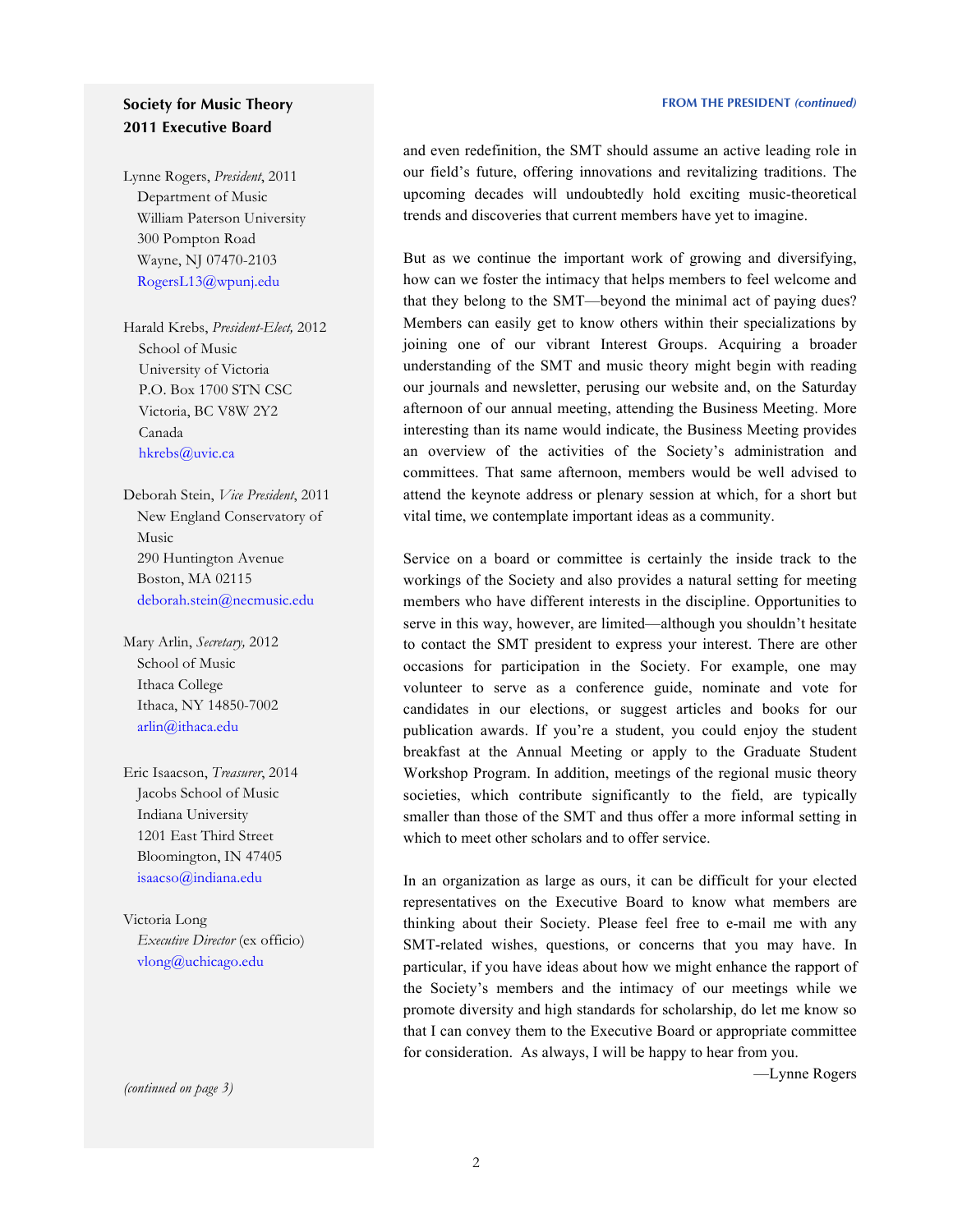#### **FROM THE VICE PRESIDENT**



The Vice President of SMT has three sets of duties: liaison with Special Interest Groups (SIGs) and Regional Societies; chairing the Publication Subventions Committee; and serving as Accessibility Coordinator. My reports for the Publication Subventions Committee and the Ad Hoc Committee on Disability are found with other committee reports in the body of this Newsletter.

During our November meeting in Indianapolis, I hosted breakfast meetings with leaders of both the SIGs and the Regionals, where we exchanged ideas and concerns. I also attended as many of the meetings of the SIGs as possible. The SIGs meet every year and are extremely active, with presentations, lively discussions and strong attendance. I encourage anyone who is interested in the many SMT Interest Groups to check out their websites and get involved. Both Regional Societies and graduate student conferences offer a wide range of local opportunities during the spring. The annual meetings include paper presentations and various other special features such as keynote speakers, student prizes, banquets and pre-conference workshops. Along with opportunities for collegiality, these meetings afford students a chance to get to know more about the field and to meet other music theorists. Both the Special Interest Groups and Regional Societies serve an important role in this Society and I want to salute the incredible amount of effort and energy that these groups offer our membership. We hope that all members of SMT will become involved in these groups and add to the flow of ideas and community engagement.

Information about SIGs and Regionals, including contact people, websites and various resources can be found in this Newsletter. Please feel free to get in touch with me  $(deborah.stein@n$ ecmusic.edu) if I can assist you or your group in any way. Also be sure to notify me of any changes in officers for any group, so we can update our information on the website as quickly as possible.

—Deborah Stein

*Recorded the day after his birth, Mozart's baptismal name is Johannes Chrysostomus Wolfgangus Theophillus Amadeus Gottlieb Sigismundus Mozart.*

## **Society for Music Theory 2011 Executive Board** *(continued)*

*Members-at-Large*

Michael Klein, 2011 Temple University

Ramon Satyendra, 2011 University of Michigan

Daphne Leong, 2012 University of Colorado at Boulder

Elizabeth H. Margulis, 2012 University of Arkansas

Gretchen Horlacher, 2013 Indiana University

Evan Jones, 2013 Florida State University



## **Future SMT Meetings**

**2011** 

October 27–30 Minneapolis, Minnesota

(Solo meeting)

#### **2012**

November 1–4 New Orleans, Louisiana

(SMT, AMS, and SEM)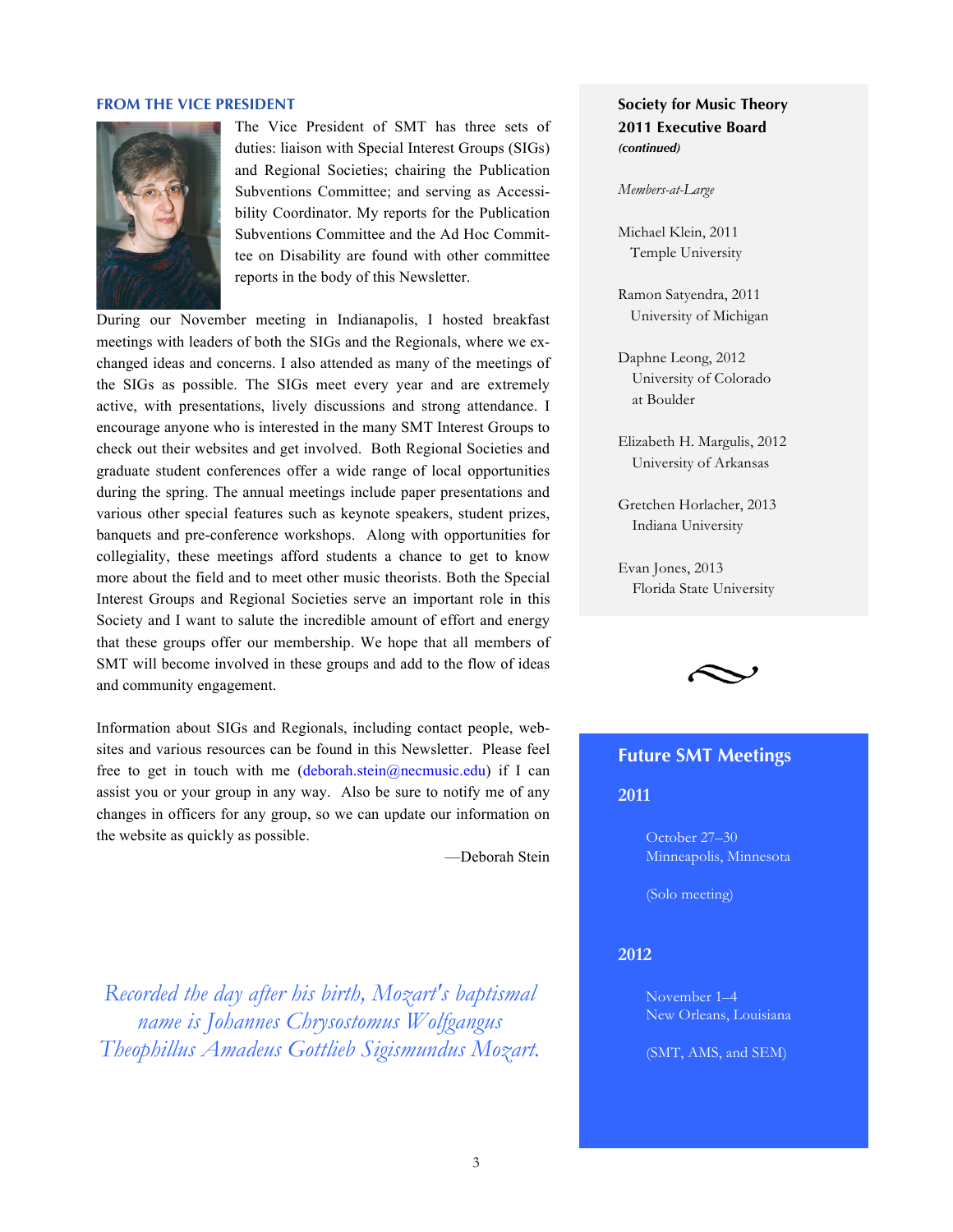# **Contacting the Society**

Society for Music Theory Victoria Long, Executive Director University of Chicago Department of Music 1010 East 59<sup>th</sup> Street Chicago, IL 60637 773.834.3821 [vlong@uchicago.edu](mailto:vlong@uchicago.edu?subject=SMT%20request)



# **REMINDER**

## **SMT DUES INCREASE**

**Janua**r**y 1, 2011**

\$85 FOR REGULAR MEMBERS (increase of \$10)

\$40 FOR STUDENT / RETIRED **MEMBERS** (increase of \$5)

**~ — ~**

## **FROM THE TREASURER**

Treasurer's Report for Calendar Year 2009

| Income                                                    |              |
|-----------------------------------------------------------|--------------|
| Member Dues                                               | \$47,938     |
| <b>Conference Registration Fees</b>                       | 48,490       |
| Music Theory Spectrum (U.C. Press)                        | 10,369       |
| Annual Meeting Profit (Nashville, 2008)                   | 14,074       |
| Donation for Graduate Student Workshop Program            | 5,000        |
| Grant to support Music Theory Online (from U.B.C.)        | 766          |
| Interest                                                  | 2,248        |
| <b>Total Income</b>                                       | \$128,885    |
| Expenditures                                              |              |
| Executive Director (salary, benefits, expenses)           | \$41,244     |
| President (expenses)                                      | 879          |
| Secretary (ballots, other)                                | 493          |
| Treasurer (taxes, accountant's fees, insurance)           | 1,250        |
| Website maintenance                                       | 922          |
| Music Theory Spectrum (editorial assistance)              | 7,000        |
| Dues and Contributions (RILM, ACLS, NHA)                  | 3,329        |
| Music Theory Online (editorial assistance)                | 5,500        |
| Program Committee Expenses                                | 4,941        |
| (organizational meeting)                                  |              |
| <b>Publication Subventions</b>                            | 1,370        |
| <b>Publication Awards</b>                                 | 750          |
| Travel Awards (Diversity and International)               | 3,000        |
| <b>Graduate Student Workshops</b>                         | 3,375        |
| SMT-25 Conference Subvention (Durham, England)            | 1,500        |
| Misc.                                                     | 1,140        |
| (refunds to student workers, misc. conference exp., etc.) |              |
| <b>Total Expenditures</b>                                 | \$76,693     |
| Net Gain (Income minus Expenditures)                      | \$52,192     |
| Funds on Hand (12/31/09)                                  |              |
| <b>Savings Account</b>                                    | \$172,685.53 |
| Checking Account                                          | 28,365.31    |
| <b>GSWP</b> Account                                       | 1,978.03     |

\*This total will be reduced by \$26,915.21 when remaining bills from the 2009 Montréal meeting are paid in early 2010.

Total Funds on Hand \$203,028.87\*

For a full accounting report e-mail David Smyth at [dsmyth@lsu.edu](mailto:dsmyth@lsu.edu?subject=SMT). —David Smyth, outgoing treasurer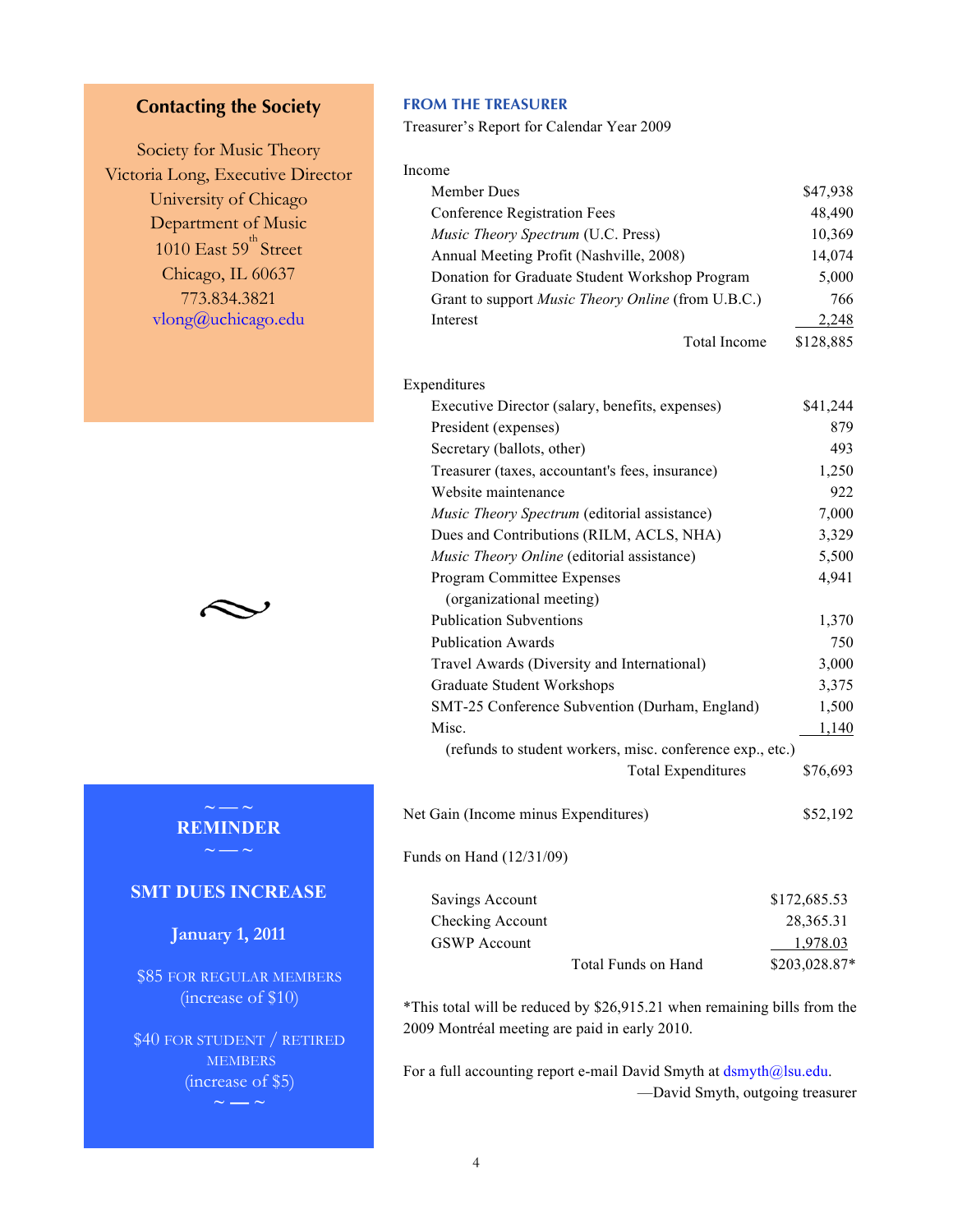## **ACTIONS OF THE EXECUTIVE BOARD**



#### **FROM THE SECRETARY**

Since the publication of the August 2010 Newsletter, the Executive Board passed the following motions:

- 1. to approve the minutes of the 2009 Executive Board meeting in Montréal;
- 2. to accept the Treasurer's report for fiscal year 2009;

3. to approve the Publication Subventions

- recommended by the Publication Subventions Committee;
- 4. to approve a 3% raise for the Executive Director for 2011;
- 5. to accept the recommendations of the Publication Awards Committee;
- 6. to change the start date of SMT Elections to 1 May beginning in 2011 and to move the date for submissions accordingly;
- 7. to adopt the 2011 budget;
- 8. to approve the SMT Guidelines for Non-Handicapping Language.

—Mary I. Arlin

#### **ALPERN HONORED WITH LIFETIME MEMBERSHIP**

In Indianapolis on Saturday, November 6, 2010, the SMT Executive Board



honored Wayne Alpern with a lifetime membership. In its proclamation the Board specifically recognized Alpern's "substantial and long-standing accomplishments in the discipline" and "his many good works on behalf of his fellow scholars and students of music theory."

Alpern teaches at the Mannes College of The New School in New York, is the founder and director of the

Mannes Institute for Advanced Studies in Music Theory and, with William Caplin, launched SMT's Graduate Student Workshop Program, one of the Society's most successful and innovative programs. Alpern holds the J.D., has completed doctoral studies in music theory, is a composer and arranger, and is an advisor to many, including SMT and AMS, on legal matters and those related to intellectual property. A focus of Alpern's scholarly work is to examine the conceptual relationship between music theory and jurisprudence.

—Justin London

Have you explored the latest issue of *[Music](http://mto.societymusictheory.org/issues/mto.10.16.4/toc.16.4.html)  [Theory Online](http://mto.societymusictheory.org/issues/mto.10.16.4/toc.16.4.html)*?

#### **Articles**

[Rhythmic Archetypes in Instrumental](http://mto.societymusictheory.org/issues/mto.10.16.4/mto.10.16.4.burns.html)  Music from Africa and the Diaspora **James Burns**

[Variant Timekeeping Patterns and Their](http://mto.societymusictheory.org/issues/mto.10.16.4/mto.10.16.4.butterfield.html) Effects in Jazz Drumming **Matthew W. Butterfield**

*Yewevu* [in the Metric Matrix](http://mto.societymusictheory.org/issues/mto.10.16.4/mto.10.16.4.locke.html) **David Locke**

[Rhythmic Feel as Meter: Non-Isochronous](http://mto.societymusictheory.org/issues/mto.10.16.4/mto.10.16.4.polak.html)  Beat Subdivision in Jembe Music from Mali **Rainer Polak**

[Temporal Geometries of an African Music:](http://mto.societymusictheory.org/issues/mto.10.16.4/mto.10.16.4.scherzinger.html)  A Preliminary Sketch **Martin Scherzinger**

**Commentaries** [Commentary](http://mto.societymusictheory.org/issues/mto.10.16.4/mto.10.16.4.agawu.html) **Kofi Agawu**

[Commentary](http://mto.societymusictheory.org/issues/mto.10.16.4/mto.10.16.4.kimberlin.html) **Cynthia Tse Kimberlin**

[Commentary](http://mto.societymusictheory.org/issues/mto.10.16.4/mto.10.16.4.london.html) **Justin London**

[Africa Stand Up!—and Be Counted Among](http://mto.societymusictheory.org/issues/mto.10.16.4/mto.10.16.4.tenzer.html)  [Others](http://mto.societymusictheory.org/issues/mto.10.16.4/mto.10.16.4.tenzer.html) **Michael Tenzer**

[Commentary on "Rhythm: Africa and](http://mto.societymusictheory.org/issues/mto.10.16.4/mto.10.16.4.sturman_vercelli.html) [Beyond"](http://mto.societymusictheory.org/issues/mto.10.16.4/mto.10.16.4.sturman_vercelli.html) **Michael Vercelli** and **Janet Sturman**

#### **Reviews**

Review of *Josephine Lang: Her Life and Songs*, [by Harald Krebs and Sharon Krebs](http://mto.societymusictheory.org/issues/mto.10.16.4/mto.10.16.4.jemian.html)  (Oxford University Press, 2007) **Rebecca Jemian**

Review of Benjamin Wardhaugh, *Music, [Experiment and Mathematics in England, 1653–](http://mto.societymusictheory.org/issues/mto.10.16.4/mto.10.16.4.royal.html) 1705* (Aldershot and Burlington: Ashgate Press, 2008) **Matthew S. Royal**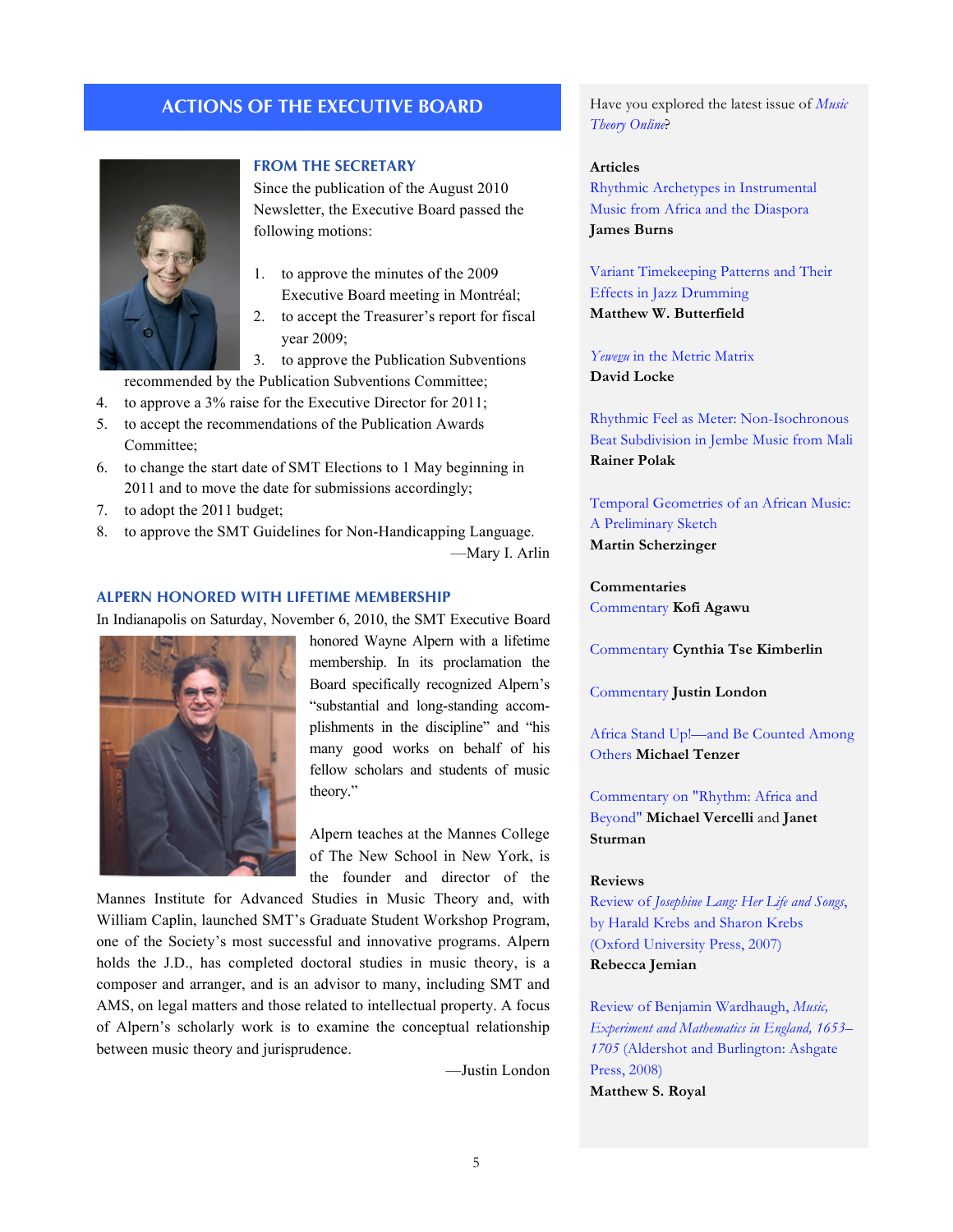## <span id="page-5-0"></span>**Society for Music Theory 2011 Committees**

#### **[Publications Committee](#page-10-0)**

Walt Everett, chair Dave Headlam Gretchen Horlacher Severine Neff Joel Phillips Matthew Shaftel

#### **[2011 Program Committee](#page-8-0)**

Byron Almén, chair Richard Ashley Julian Hook Jocelyn Neal Wayne Petty Robert Wason Lynne Rogers, ex officio

#### **[2011 Nominating Committee](#page-12-0)**

Jeffrey Perry, chair Deborah Burton William Caplin Yayoi Uno Everett Peter Smith

#### **Publication Awards Committee**

David Clampitt, chair David Bernstein Karl Braunschweig Lori Burns Suzannah Clark Keith Waters

## **[Committee on the Status of Women](#page-13-0)**

Patricia Hall, chair Inessa Bazayev Gabe Fankhauser Martha Hyde YouYoung Kang Catherine Nolan Ron Rodman Abby Shupe

*(continued on page 7)*

#### **COMMITTEE REPORTS**

#### **2010 PUBLICATION AWARDS**

At the annual meeting in Indianapolis the **Publication Awards Committee** announced the recipients of four awards.

For her article, "[Associative Sets, Categories, and Music Analysis,](http://jmt.dukejournals.org/cgi/search?sortspec=relevance&author1=hanninen&fulltext=&pubdate_year=&volume=&firstpage=)" published in the *Journal of Music Theory*, Dora A. Hanninen received the 2010 **Outstanding Publication Award**. This important work explores how a deeper understanding of association and categories concepts that underlie such diverse analytical approaches as transformational networks, hidden repetitions and set theory—may inform music analysis. Through an imaginative synthesis of music theory, cognitive psychology and philosophy, Hanninen shows us that boundaries between analytical categories are more fluid and flexible than previously thought. This brilliant article presents an insightful and highly original analytical methodology especially suited to recent and often problematic works and at the same time it sheds new light on music in the traditional analytical canon.

Nicholas Cook received the 2010 **Wallace Berry Award** for his enlightening work, *[The Schenker Project: Culture, Race, and Music](http://www.oup.com/us/catalog/general/subject/Music/MusicTheoryAnalysisComposition/?view=usa&ci=9780195170566)  [Theory in Fin-de-siècle Vienna](http://www.oup.com/us/catalog/general/subject/Music/MusicTheoryAnalysisComposition/?view=usa&ci=9780195170566)*. This book investigates the intellectual, cultural and political history behind the work of the twentieth century's most esteemed theorist of tonal music, Heinrich Schenker. Cook aims to "construct a meaningful relationship" in place of what has been called the "unbridgeable cultural chasm between our world and Schenker's." This is accomplished by interpreting his ideas as forming "not simply a theory" but part of a "broader program for action"—a comprehensive project for the reform of musical composition, performance, criticism and education. The author explains this project through insightful readings of Schenker's key works, situated within relevant cultural contexts and placed alongside the works of Goethe, Hanslick, Hegel and others.

The 2010 **Emerging Scholar Award** was presented to Michiel Schuijer for his book, *[Analyzing Atonal Music: Pitch-Class Set Theory and Its](http://www.urpress.com/store/viewItem.asp?idProduct=6768)  [Contexts](http://www.urpress.com/store/viewItem.asp?idProduct=6768)*, published by University of Rochester Press. This book provides a strikingly original historical and contextual account of pitchclass set theory and analysis. Schuijer examines our largely North American discursive practices and their philosophical substrates with the fresh eyes of a double outsider: as an historical musicologist and as a continental European. This thoroughgoing, thoughtful and thoughtprovoking study holds a mirror up to a central aspect of North American music theory, reflecting an historical narrative and a portrait of analysis and theory hitherto largely inaccessible to those of us embedded in the discipline and culture.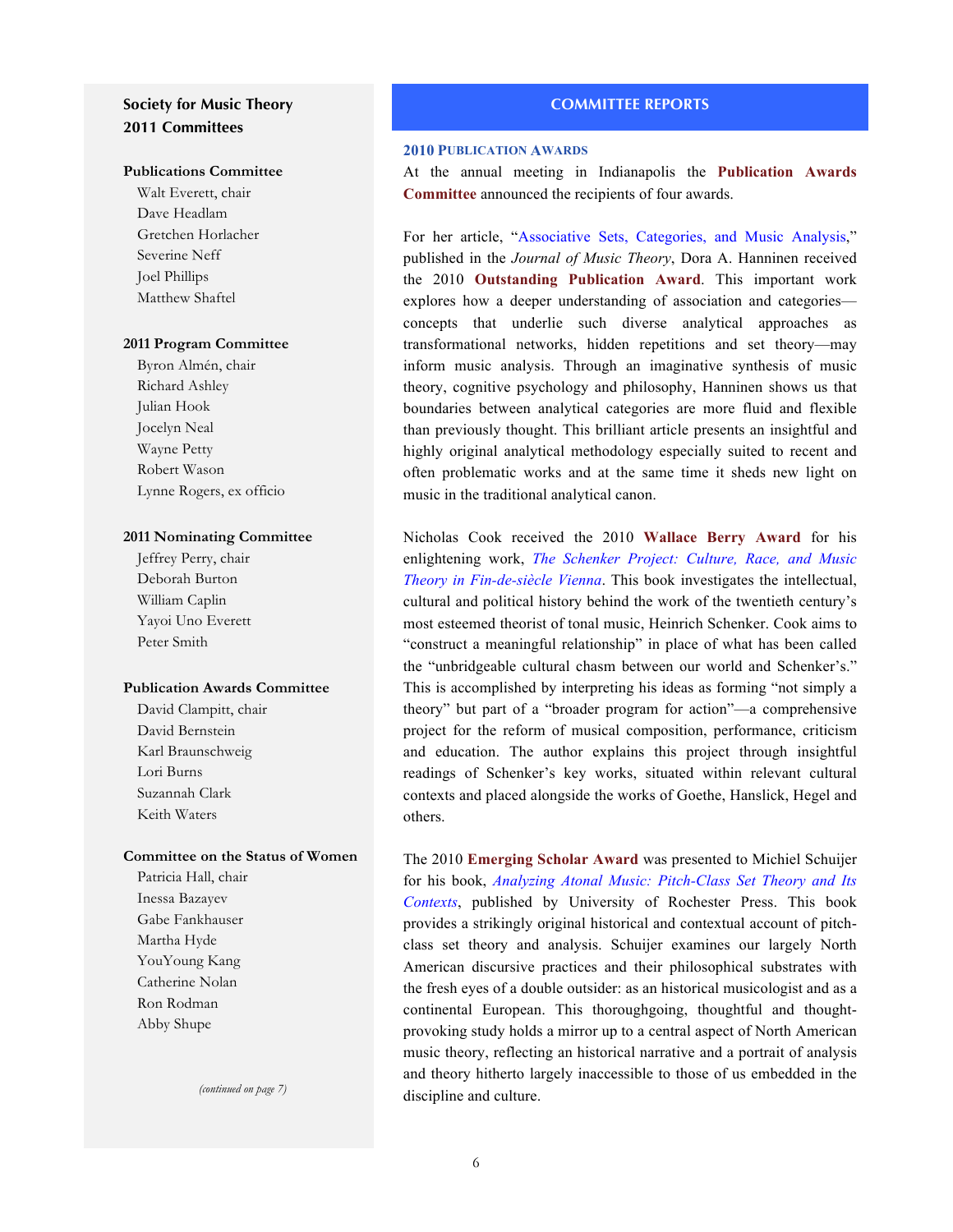#### COMMITTEE REPORTS, 2010 Publication Awards *(continued)*

The winner of the **Citation of Special Merit** was editor and contributor Evan Jones, for the book *[Intimate Voices: The Twentieth-Century String](http://www.urpress.com/store/viewItem.asp?idProduct=9492)  [Quartet](http://www.urpress.com/store/viewItem.asp?idProduct=9492)*, published by the University of Rochester Press. This work surveys the landscape of the twentieth-century string quartet in a series of twenty essays. The two-volume set examines the string quartets of composers from Claude Debussy through Shulamit Ran, including those of Berg, Bartók, Schoenberg, Prokofiev, Ligeti, Cage, Britten, Carter, Berio and others. The twenty different contributing authors provide multiple analytical voices, resulting in a contrapuntal conversation much like the string quartet medium under review.

#### **NOMINATIONS FOR THE 2011 PUBLICATION AWARDS**

The committee invites **Nominations for the 2011 Publication Awards**, to be given for significant contributions to music theory, analysis, or history of theory. Eligibility extends to books and articles in English that were published between January 1, 2008, and December 31, 2010. Dissertations are ineligible.

- The Wallace Berry Award is given for a distinguished book by an author of any age or career stage.
- The Outstanding Publication Award is given for a distinguished article by an author of any age or career stage.
- The Emerging Scholar Award is given for a book or article published within five years of the author's receipt of a Ph.D. (or, in the case of someone who does not hold a Ph.D., before the author reaches the age of forty).
- Citations of special merit are occasionally awarded for editions, translations, reference works, or edited volumes of extraordinary value to the discipline.

Nominators should provide their own names and e-mail addresses, as well as the complete bibliographic information for each nominated work. Self-nominations are welcome. If such information is available to the nominator, please include the author's address and indicate if the work is eligible for the Emerging Scholar Award. Submission of nominated articles in Pdf format would be appreciated. Nominations must be postmarked on or before April 1, 2011. Submit nominations online at http://societymusictheory.org/publication award nomination, by e-mail to [david.clampitt51@gmail.com](mailto:david.clampitt51@gmail.com?subject=SMT), or by mail.

David Clampitt, Chair, Publication Awards Committee School of Music The Ohio State University 1866 College Rd. 110 Weigel Hall Columbus, OH 43210-1170

## **Society for Music Theory 2011 Committees** *(continued)*

#### **[Committee on Diversity](#page-9-0)**

Horace Maxile, chair Christopher Doll Anna Gawboy Roger Graybill Wendy Lee Andrew Pau Deborah Rohr Alex Sanchez-Behar

#### **[Professional Development](#page-11-0)**

Alfred Cramer, chair Gilbert DeBenedetti Johanna Devaney Jan Miyake Akane Mori Timothy Johnson Alan Street

#### **[IT/Networking](#page-13-0)**

Dave Headlam, chair Poundie Burstein Walter Everett Marlon Feld Stefan Honisch Tuukka Ilomäki Robert Kosovsky Stephanie Lind Ève Poudrier Ramon Satyendra Matthew Shaftel Scott Spiegelberg Brent Yorgason

#### **[Publication Subventions](#page-7-0)**

Deborah Stein, chair Walter Everett Graham C. Hunt Michael Klein Deborah Rifkin

*(continued on page 8)*

—David Clampitt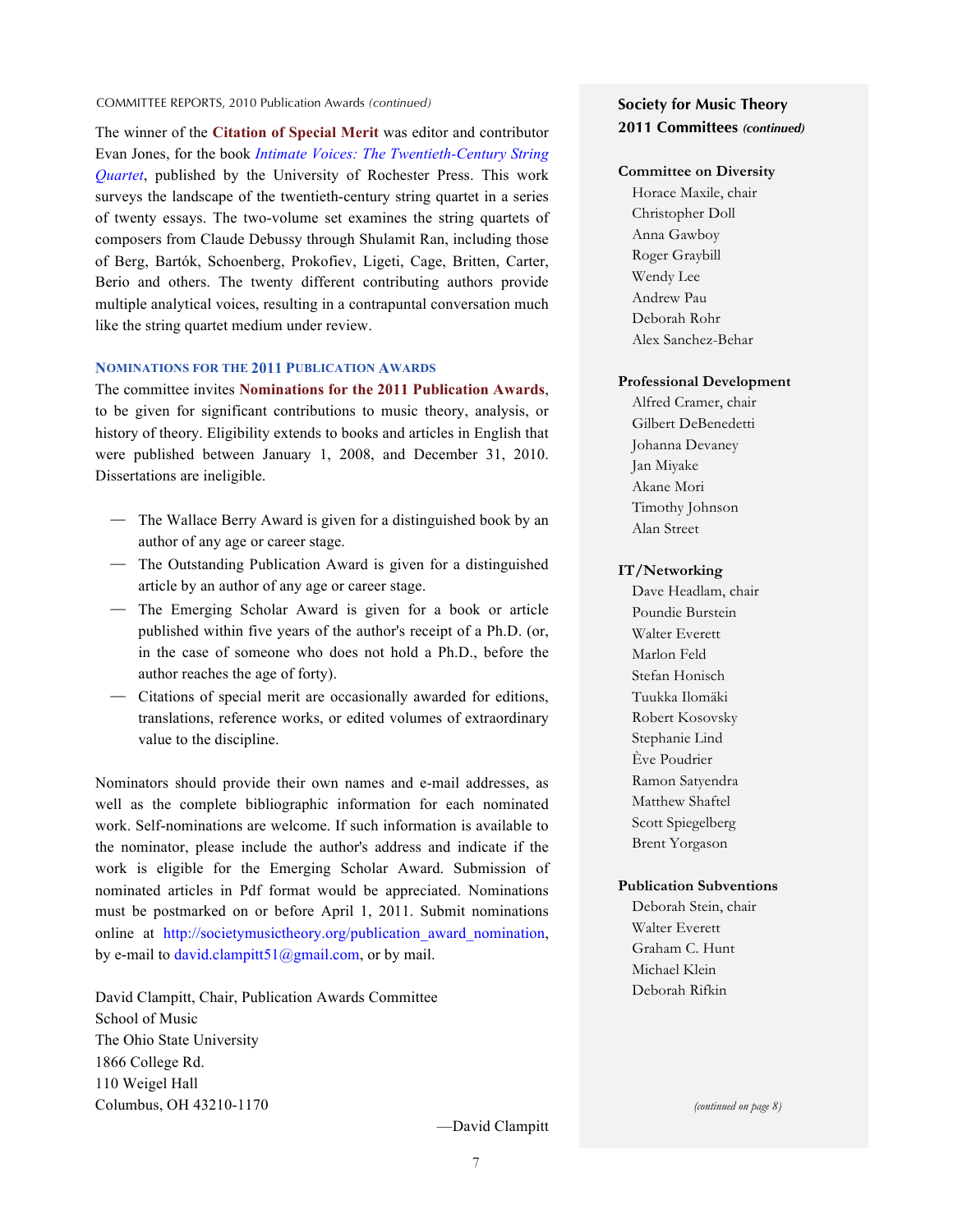## <span id="page-7-0"></span>**Society for Music Theory 2011 Committees** *(continued)*

#### **Editors**

Severine Neff, Editor *Music Theory Spectrum* Christoph Neidhöfer, Reviews Editor, *Music Theory Spectrum* Matthew Shaftel, Editor *Music Theory Online* Steven Rings, Reviews Editor *Music Theory Online* Joel Phillips, Editor *SMT Newsletter*

#### *Music Theory Spectrum* **Editorial Board**

Mark Butler Anne Danielsen Zohar Eitan Edward Gollin Jeannie Guerrero Àine Heneghan Graham Hunt Elizabeth Eva Leach Jairo Moreno Maryam Moshaver Robert Peck Benjamin Steege Marianne Wheeldon

## *Music Theory Online*

**Editorial Board** Nicole Biamonte Karen Bottge Stephen Brown Guy Cappuzo Mark Anson Cartwright Dora Hanninen Catherine Losada Yonatan Malin Gary Karpinski Jonathan Kochavi Deborah Rifkin

*(continued on page 9)*

The **Publication Subventions Committee** meets twice a year. The 2010 Committee consisted of Daniel Harrison, Graham Hunt, Michael Klein, Shaugn O'Donnell and Deborah Stein (chair). For their hard work, I thank both Dan and Shaugn, who are rotating off, and I greet two new members, Deborah Rifkin and Walt Everett. In the Fall, we recommended and the Board approved a grant of \$1500 to Timothy A. Johnson for permission and copyright fees for musical examples, quotations from the libretto and complete poems in *John Adams's Nixon in China: Musical Analysis, Historical and Political Perspectives* (Ashgate Publishing). Applications for the SMT Publication Subventions may be submitted online at any time at <http://societymusictheory.org/grants/subvention>. Please note that July 15, 2011, is the postmark deadline for the next round of publication subventions.

\*\*\*\*\*

—Deborah Stein

This year, the SMT Vice President assumed the role of Accessibility Coordinator between the Executive Board and the Society at large. Working with the **Ad Hoc Committee on Disability**, chaired by Jeff Gillespie, SMT adopted guidelines on accessibility and accommodations for members with disabilities and guidelines on non-handicapping language. During the Indianapolis meetings, we put some of these guidelines in place. Some seats were reserved for those with special needs and session chairs encouraged speakers to use large print formats as well as clearer handouts and PowerPoint presentations. In addition, one attendee with visual difficulties received assistance in getting from one session to another. We are eager to continue making our meetings as accessible as possible for all and encourage anyone with comments or concerns to contact me at any time. SMT is fortunate to have not one but two Groups that work on issues of disability. In addition to the great work by Jeff and his committee, I want to thank Joe Straus and his SIG, **DISMUS**, for compiling extensive resources that may be found on their website: [http://smt.esm.rochester.edu/dismus/.](http://smt.esm.rochester.edu/dismus/)

—Deborah Stein

 $\sim$   $\sim$ **Reminder ~ — ~**

Beginning in 2011, the postmark deadlines for submitting an application for a Publication Subventions Award change to *15 January and 15 July.*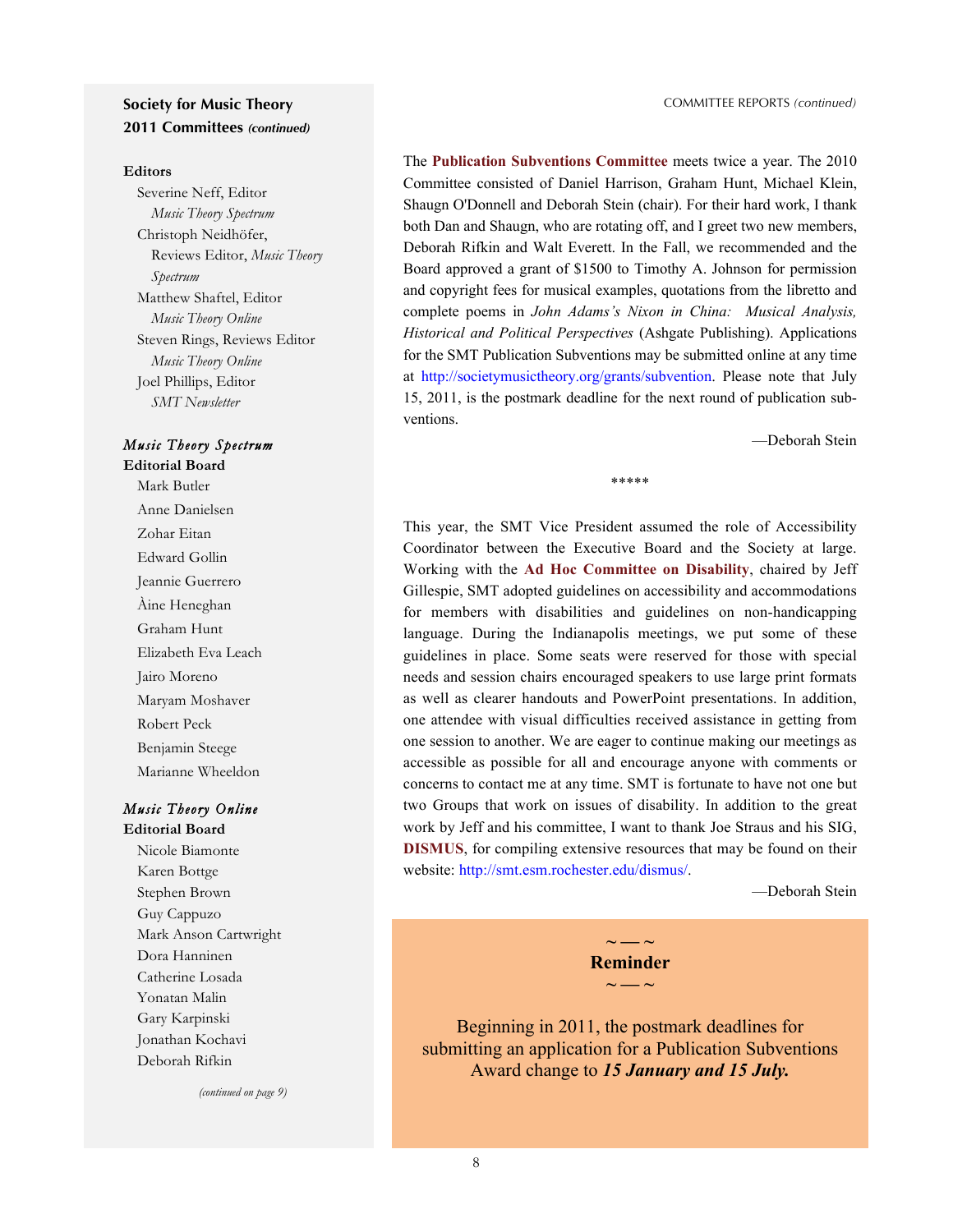#### <span id="page-8-0"></span>**SMT INDIANAPOLIS**

For the meeting in Indianapolis the **2010 Program Committee** read 299 proposals, a number approximately twenty percent greater than the total submissions for any previous meeting. The number reflects well on the vitality of the Society and of our discipline overall. Gauging by only one measure, that of the increasing diversity of offerings, this year's record seems likely to fall in the near future. In all cases, the setting of such records is best done in the company of wonderful people: the 2010 committee included Jonathan Dunsby, Mary Farbood, Joti Rockwell, SMT President Lynne Rogers (*ex officio*) and Byron Almén, chair of the 2011 Program Committee. Hali Fieldman was chair of the 2010 Program Committee.

The diversity of topics and approaches is manifested only in part in the final program. The committee designed eighteen paper/poster sessions and accepted eight special sessions that together explored music from chant to that of the present day and surveyed non-Western and Western composers both familiar and virtually unknown. The program offered approaches mathematical, formal, philosophical, improvisatory; individual papers discussed elements of rhythm as expressive in their own right; reflected upon how music is produced in the studio; pondered Adorno; flew kites and cast knets; argued gently with Schenker and William Caplin; and speculated about how changes in the same performer's vocal quality across multiple performances create different narrative experiences from the same musical text. Such breadth in the program nevertheless represents only a sample of the diversity in the larger pool of submissions, which included studies on the music of John Zorn, Hanning Schröder, Roger Redgate and Bill Evans, to name only a few. Several proposals were cognitive in nature and considerations of non-Western repertoire using Western-theoretic devices appeared in several others. Theory itself was a significant topic. Intertextual analysis was strongly represented in the submission pool; if a trend can be noted in a pool this diverse, intertextual approaches arguably constitute that trend.

In designing the program, the 2010 committee followed the path of earlier committees in several significant ways. As has always been the case, SMT proposals were read blind; this year, as in the recent past, only the names of authors whose papers were accepted were released to the committee, even after decisions had been made. This allowed the committee to select session chairs without knowledge of who submitted proposals, thus there was no bias towards authors whose papers were not chosen. Not incidentally, in selecting chairs the committee placed increasing emphasis on an individual's ability to draw targeted discussion from both authors and audiences during a session's question periods. The committee did intentionally create one bias in the choice of chairs: the 2010 committee joined past committees in seeking out

## **Society for Music Theory 2011 Committees** *(continued)*

#### **Local Arrangements**

Minneapolis (2011) Shersten Johnson, chair Local Arrangements Committee Victoria Long [vlong@uchicago.edu](mailto:vlong@uchicago.edu)

## **Graduate Student Workshop [Program \(A Subcommittee of the](#page-12-0) 2011 Program Committee)**

Lynne Rogers, chair (*ex officio*) Wayne Alpern, Admin. Director Byron Almén Michael Klein

## **[Committee on Disability Issues \(Ad](#page-7-0)  hoc)**

Jeff Gillespie, chair Maureen Carr Allen Gimbel Jennifer Iverson John Kochavi Ciro Scotto

## **Committee on Demographics (Ad hoc)**

Jennifer Bain, chair Morwaread Farbood Jan Miyake Irna Priore Kendra Rogers Alexander Sanchez-Behar John Schaffer

#### **Sustainability (Ad hoc)**

Yonatan Malin, chair Jill Brasky Michael Buchler Philip Duker Daniel Shanahan

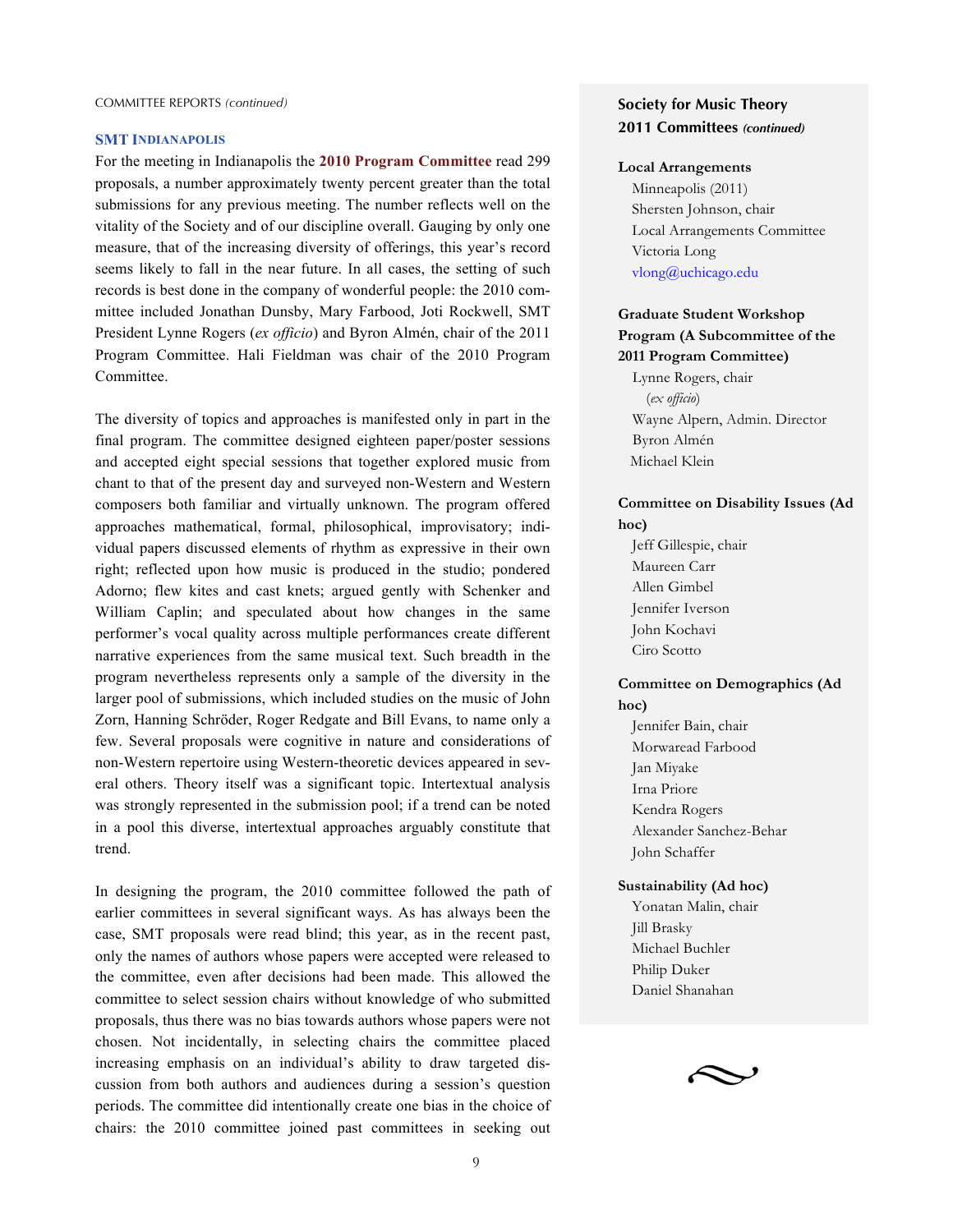#### COMMITTEE REPORTS *(continued)*

<span id="page-9-0"></span>

*Indianapolis-Soldiers'-and-Sailors'-Monument*



*The-Skyline-of-Indianapolis*



women for these positions and five women initially accepted invitations to chair sessions at the Indianapolis meeting.

Gender imbalance has long been a concern of the Society. What follows are some salient figures concerning program submissions and acceptances; a fuller accounting has been provided to the Executive Board and others studying the issue.

Total Submissions and Acceptances:

| Submitted         | Accepted        | Comment                                   |
|-------------------|-----------------|-------------------------------------------|
| 307 authors       | 110 authors     | approx. 36% acceptance                    |
| 234 male authors  | 84 male authors | 76% of accepted authors                   |
| 73 female authors |                 | 26 female authors 24% of accepted authors |

Papers/posters: 234 authors submitted proposals

| Accepted        | Comment                                       |
|-----------------|-----------------------------------------------|
| 69 authors      | 29% of submissions                            |
| 56 male authors | 81% of accepted submissions                   |
|                 | 13 female authors 19% of accepted submissions |

Special sessions: 73 authors submitted proposals

| Accepted        | Comment                                       |
|-----------------|-----------------------------------------------|
| 45 authors      | 62% of submissions                            |
| 32 male authors | 71% of accepted submissions                   |
|                 | 13 female authors 29% of accepted submissions |

I am grateful to the six other members of the Program Committee, named above, for the enormous amount of work and cooperation that led to the Indianapolis program. Special thanks are due Lynne Rogers who, in her day job as the Society's president, expended considerable effort to bring her refreshingly integrated perspective to bear on this first-time chair's tunnel vision. Thank you to Peter Schubert, 2009 chair, whose example I shamelessly attempted to emulate; and to Gretchen Horlacher, 2008 chair, for her generous help to me in a variety of circumstances. I hope that all future Program Committee chairs benefit from the kind of support and good will that I was fortunate to enjoy.

—Hali Fieldman

The **Committee on Diversity** sponsored an informative session in Indianapolis Thursday night entitled "Addressing Ethnic and Racial Diversity in Music Theory." The session was successful in that our presenters approached diversity issues with varied paper topics and themes: committee members Irna Priore and Alexander Sanchez-Behar on views of racial/ethnic imbalances in our Society; ethnomusicologist Gavin Douglas offering an "outsider's" perspective on the discipline of music theory; John Turci-Escobar on the unique positions of immigrants

\*\*\*\*\*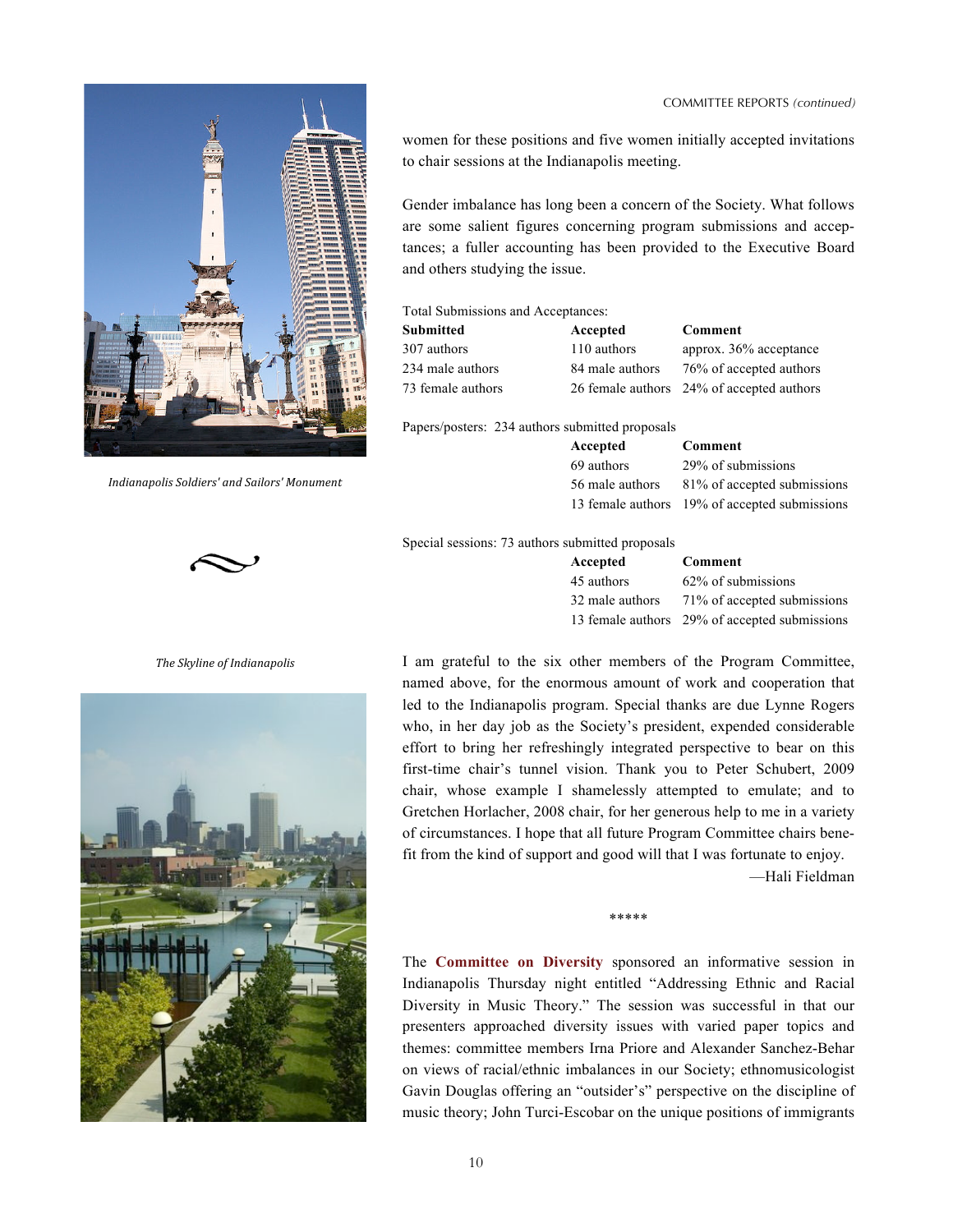<span id="page-10-0"></span>and the intersections of culture, space, American music theory and analysis of non-Western music; and Teresa Reed on topics regarding pedagogical trends, music theory textbooks and representation of black music in teaching spaces. Committee member Tomoko Deguchi, who also chaired the session, read Reed's paper.

To help members defray the costs of attending this year's meeting, the committee awarded SMT Minority Travel Grants to Adriana Guzman, Ju Sun Kim, Ji Yeon Lee, Bennett Lin, Vivian Luong, Tahirih Motazedian and Andrew Pau.

The recipients of our Local Outreach Initiative helped bring a graduate student from Indiana University to our meeting as well. We appreciate the special efforts of committee members Marianne Kielian-Gilbert and Irna Priore in working with the Outreach Initiative this year.

We on the committee would also like to thank our past chair, Philip Ewell, for his leadership over the past three years. For their contributions to the committee, we thank the members who are rotating off: Tomoko Deguchi, Marianne Kielian-Gilbert, Sumanth Gopinath and Roger Mathew Grant. We also welcome our new members: Christopher Doll, Anna Gawboy, Roger Graybill, Horace J. Maxile, Jr. (chair) and Andrew Pau.

Lastly, the SMT Committee on Diversity seeks to promote the diversity—of race and ethnicity, culture, values and points of view—within the Society. To this end, the committee fosters thought on and provides support for: an environment supportive of racially and ethnically diverse communities within the Society, the production of knowledge from distinctive viewpoints, the recruitment and training of minority graduate students and the study of music from underrepresented groups. If anyone wishes to be more involved with these activities, please do not hesitate to contact me at [hmaxile@colum.edu](mailto:hmaxile@colum.edu?subject=SMT%20Diversity) or 312.369.7981 (office).

—Horace J. Maxile, Jr.

\*\*\*\*\*

I write for the first time as chair of the **Publications Committee,** having inherited the position in excellent order from Dan Harrison. You're by now used to reading the online version of our Newsletter, with its expanded flexibility of scope and presentation. We would like all SMT members to attune themselves to the many factors involved in such a transition from a print to an online medium. As *Music Theory Spectrum* moves toward its first-ever online availability (by virtue of a new agreement between UC Press and JSTOR), *Spectrum* Editor Severine Neff reports that submissions have begun to take advantage of multimedia opportunities. Just as is practiced in all sorts of popular-press periodicals, *Spectrum* will appear simultaneously in two editions: the familiar print copy and an online bells-and-whistles version. Readers of our other juried journal, *[Music Theory](http://mto.societymusictheory.org/)  [Online](http://mto.societymusictheory.org/)* (now beginning its nineteenth year), have already accustomed themselves to dynamic color photos and illustrations (ranging from Mendelssohn's watercolors to nuanced aspects of hexatonic systems), audio streaming (sometimes offering interactive capability), video clips, animated graphics, 3-D rendering, scrolling scores and one-click large-print formatting. Speaking of *MTO*, I would like to congratulate its editor, Matt Shaftel, as he approaches the completion of his three-year term, during which time he increased the number of the journal's offerings as a function of an unprecedented rise in submissions and inaugurated a number of technical advancements of direct benefit to the reader, such as popup endnotes and hyperlinks to other, cited, *MTO* essays.

As my predecessor noted, new opportunities bring new challenges. The gradual convergence of platform types for *Spectrum* and *MTO* creates a new need to differentiate the pair's identities and to consider changes to the frequency of their publication, balancing optimal services to members with the efficient stewardship of diverse resources. The Publications Committee encourages subscribers to consider what each imprint—in tandem with the *Newsletter* and Website—has to offer, and keep us posted with ideas and suggestions as we plan for the Society's future transmission of scholarship in theory and analysis, critique, colloquy and informational announcements.

Finally, I would like to use this soapbox to ask everyone who has committed to writing a book review for one of our journals to please honor that trust and help keep our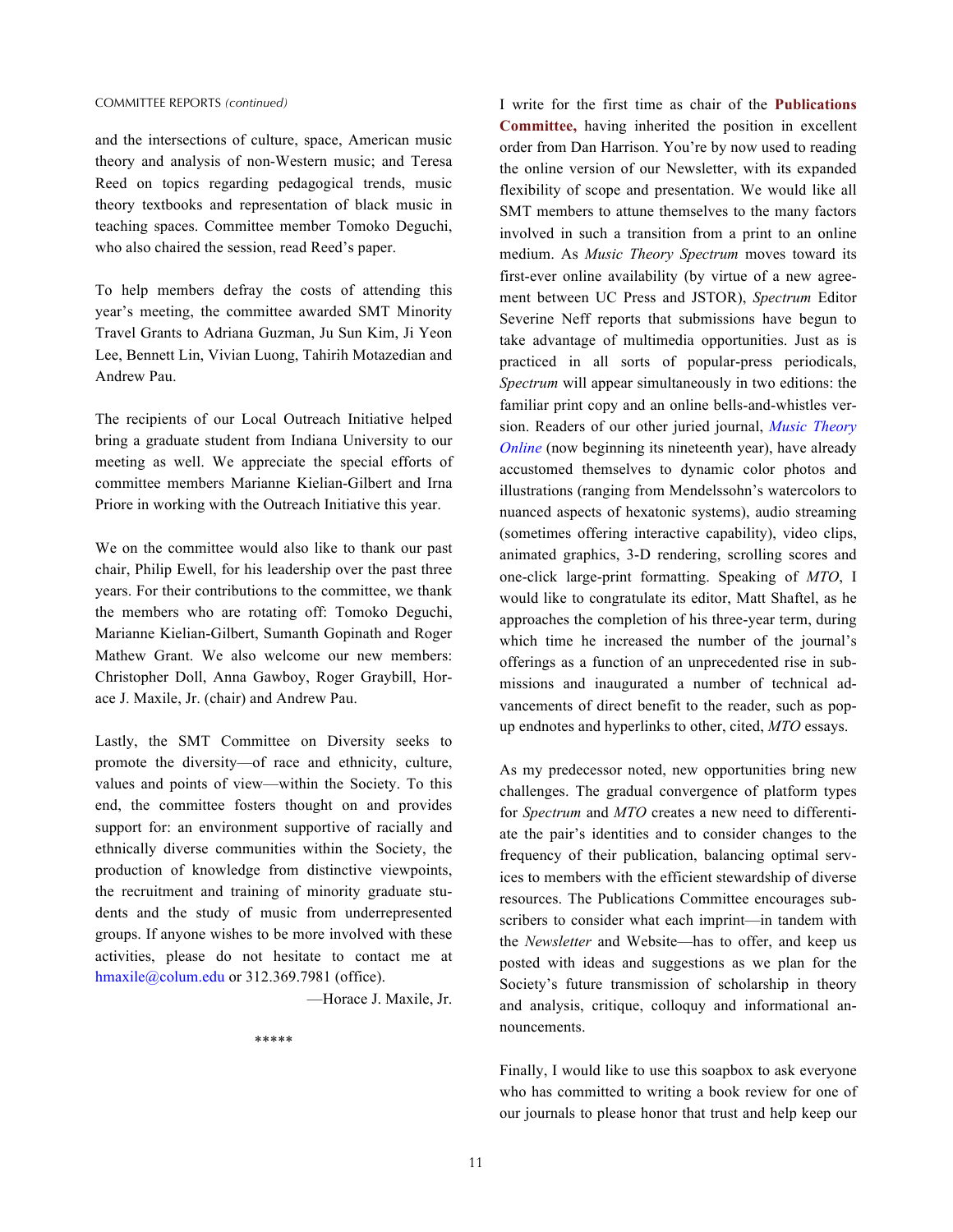<span id="page-11-0"></span>readers current through the lens of your expertise. I also wish to remind all researchers that, in reading through your submissions, our editorial board members welcome equally the rigorous method, the traditional advance, the innovative approach and the imaginative leap.

—Walt Everett

\*\*\*\*\*

At the joint meeting of the Society for Music Theory and the American Musicological Society in Indianapolis, the SMT **Committee on Professional Development,** the AMS Committee on Membership and Professional Development and Scholars for Social Responsibility sponsored an evening session entitled "Tenure and the Musical Scholar: Philosophical and Practical Issues." A distinguished panel of scholars and administrators offered short papers on the question of tenure, from a variety of points of view: Cristle Collins Judd (Bowdoin College) spoke on the history and philosophy of tenure; Don Randel (President, Andrew W. Mellon Foundation and Former President of The University of Chicago) viewed tenure from the point of view of the president of a research university and of a major foundation supporting scholarship in the humanities; Mary Wennerstrom (Indiana University) offered the perspective of a music theorist and administrator in a comprehensive school of music; and Karen A. Faaborg (University of Cincinnati) addressed legal issues. The Committee has not finalized the topic for next year's meeting in Minneapolis, but it is exploring the possibility of a session on how we, as music theorists, can get our work known outside the field of music theory—how we can reach out to administrators, to music faculty who are not theorists and to colleagues in the sciences and humanities.

The CPD was also involved in other activities related to the meeting. For many years the Committee has sponsored the Conference Guides Program, in which members of SMT who are attending one of their first meetings are paired with more experienced meeting goers, who help orient them on the first day, introduce them to other scholars and, in general, help them feel welcome at the meeting and in the Society. Alfred Cramer (Pomona College) organized this program for the Indianapolis meeting; he reports that there were 23 guide/guidee pairs—a considerable increase from the previous year.

Another annual event was the C.V. Review Session, which took place on Friday, November 5. Anne Marie de Zeeuw (University of Louisville) coordinated the event, in which sixteen younger SMT members received advice on their C.V.'s and cover letters from six more senior members of the Society: Mary Arlin (Ithaca College), Steven Bruns (University of Colorado-Boulder), Jeffrey Perry (Louisiana State University), Ronald Rodman (Carleton College), Peter Schubert (McGill University) and Anne Marie herself.

A highlight of CPD events was the Student Breakfast, which took place on Saturday, November 6, at 7:00 AM. In the past we have called this a Graduate Student Breakfast, but in recent years more and more undergraduates have wanted to come, so we opened the event to students at both levels. Alan Street (University of Kansas) hosted the 2010 breakfast, which about 100 students attended. This year the Society offered two almost-complete runs of *Music Theory Spectrum* in the annual student raffle. The winners were Jayme Wagner (Florida State University) and Ally Wente (University of Wisconsin-Madison).

The CPD maintains an SMT student Facebook page, which is intended specifically for students and first-year faculty. This page, which replaces the CPD listserv of past years, provides a safe forum for new members of the professional community to discuss issues relevant to graduate study, applying for jobs, or other questions and concerns, without being shared with the entire SMT membership. Our thanks to CPD members Sean Atkinson and Matt Steinbron, who effected the transition from listserv to Facebook page, and who have managed the page for the past year. Johanna Devaney (McGill University), the student member of the CPD, now manages the page, which includes over 140 SMT members.

The Committee has long maintained a mentoring program for younger members of the profession. This service has been used only sporadically in the past several years and the Committee has decided to suspend it temporarily while we reevaluate the program. We are actively considering how else we might serve the membership's development needs more effectively.

The 2010 SMT Meeting was one of a major transition for the Committee. Five members rotated off the Com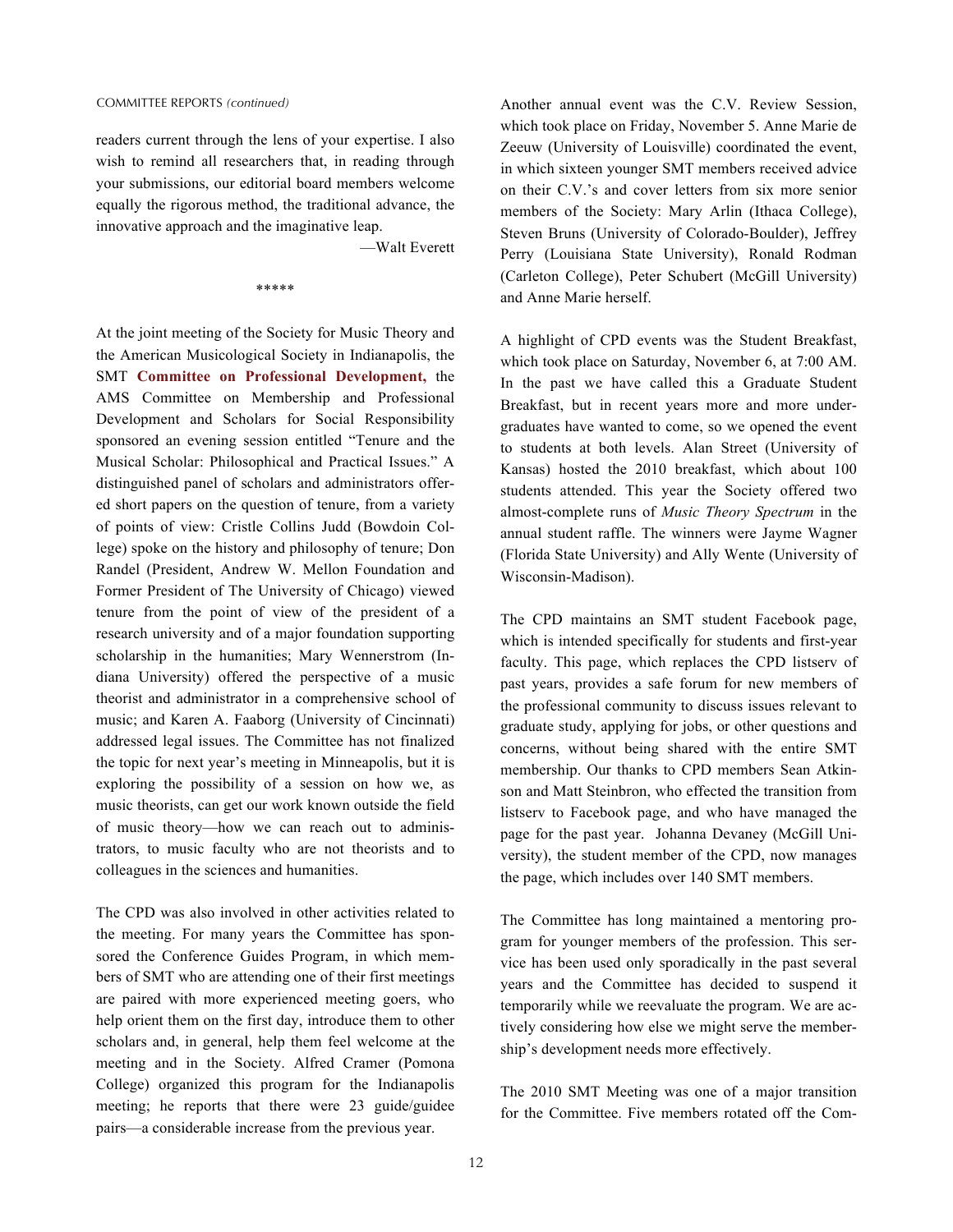<span id="page-12-0"></span>mittee: Sean Atkinson (University of Texas at Arlington), Deborah Burton (Boston University), Matthew Mc-Donald (Northeastern University), Matthew Steinbron (Louisiana State University) and Anne Marie de Zeeuw (University of Louisville). Our thanks to these hardworking colleagues, who served the CPD and the Society energetically and well during their tenure on the Committee. At the same time, we welcomed new members Gilbert De-Benedetti (Pittsburgh High School for the Creative and Performing Arts and the University of Pittsburgh at Greensburg), Akane Mori (Hartt School of Music) and Alan Street (University of Kansas). Finally, Patrick McCreless (Yale University) stepped down as Committee chair; the new chair, for 2011–2012, is Alfred Cramer (Pomona College).

Details of the committee's activities may be found at [http://societymusictheory.org/administration/committees/](http://societymusictheory.org/administration/committees/pdc) [pdc.](http://societymusictheory.org/administration/committees/pdc) For the past few years this website has been managed by Matthew McDonald and is now maintained by Gil DeBenedetti.

\*\*\*\*\*

—Patrick McCreless, outgoing chair

The SMT **Graduate Student Workshop Program**  (GSWP) conducts educational workshops for graduate students in music theory and musicology at the Annual Meeting of the Society for Music Theory. Led by outstanding scholars, these are interactive sessions that emphasize instruction, participation and collaborative learning. The GSWP is a pedagogical arm of the Society, a vehicle for increasing student membership and a means of introducing emerging scholars to their colleagues and the profession as a whole.

Now in its sixth season as a permanent feature of SMT, the GSWP will present a single three-hour workshop at the 2011 SMT Meeting in Minneapolis, Minnesota. On Friday morning, October 28, 2011, Professor Julian Hook (Indiana University) will lead a session titled "Exploring Musical Spaces." Fifteen graduate students will be randomly selected from the eligible pool of applicants. Admission is open to all graduate students in good standing other than those from the school of the workshop leader. Extensive preparation and a commitment to full participation are required. Reading

and repertoire assignments are distributed during the summer and early fall. GSWP students attend a reception hosted by the president of the Society the evening before the workshop, the Graduate Student Breakfast sponsored by the Professional Development Committee that morning and an informal follow-up lunch with the GSWP director.

Faculty members are strongly encouraged to urge their graduate students take advantage of this extraordinary educational opportunity. Consult the GSWP webpage at <http://www.societymusictheory.org/events/GSWP>for program details and application requirements. *The GSWP application period commences on March 1 and ends May 1, 2011.* Applications consist of an e-mail to the GSWP director at the address indicated below that contains the information specified on the GSWP website. This program is funded entirely by private donations from the GSWP director for the purpose of fostering collaborative scholarship, critical discourse and collegial interaction for junior scholars in the field of music.

Please direct all inquiries to Wayne Alpern, GSWP director, at [SMTworkshops@aol.com](mailto:SMTworkshops@aol.com).

—Wayne Alpern

\*\*\*\*\*

The **Nominations Committee** reviewed nominations for Vice President of the Society and for two Members-at-Large of the Society's Executive Board. Nominations were solicited via the SMT Newsletter, smt-list and the SMT website. A diverse slate of nominees will be presented to the Society's members prior to the election, which will be held beginning May 1, 2011. Members of the committee are Deborah Burton (Boston University), William E. Caplin (McGill University), Yayoi Uno Everett (Emory University), Jeff Perry (Louisiana State University, chair) and Peter H. Smith (Notre Dame University)

—Jeff Perry

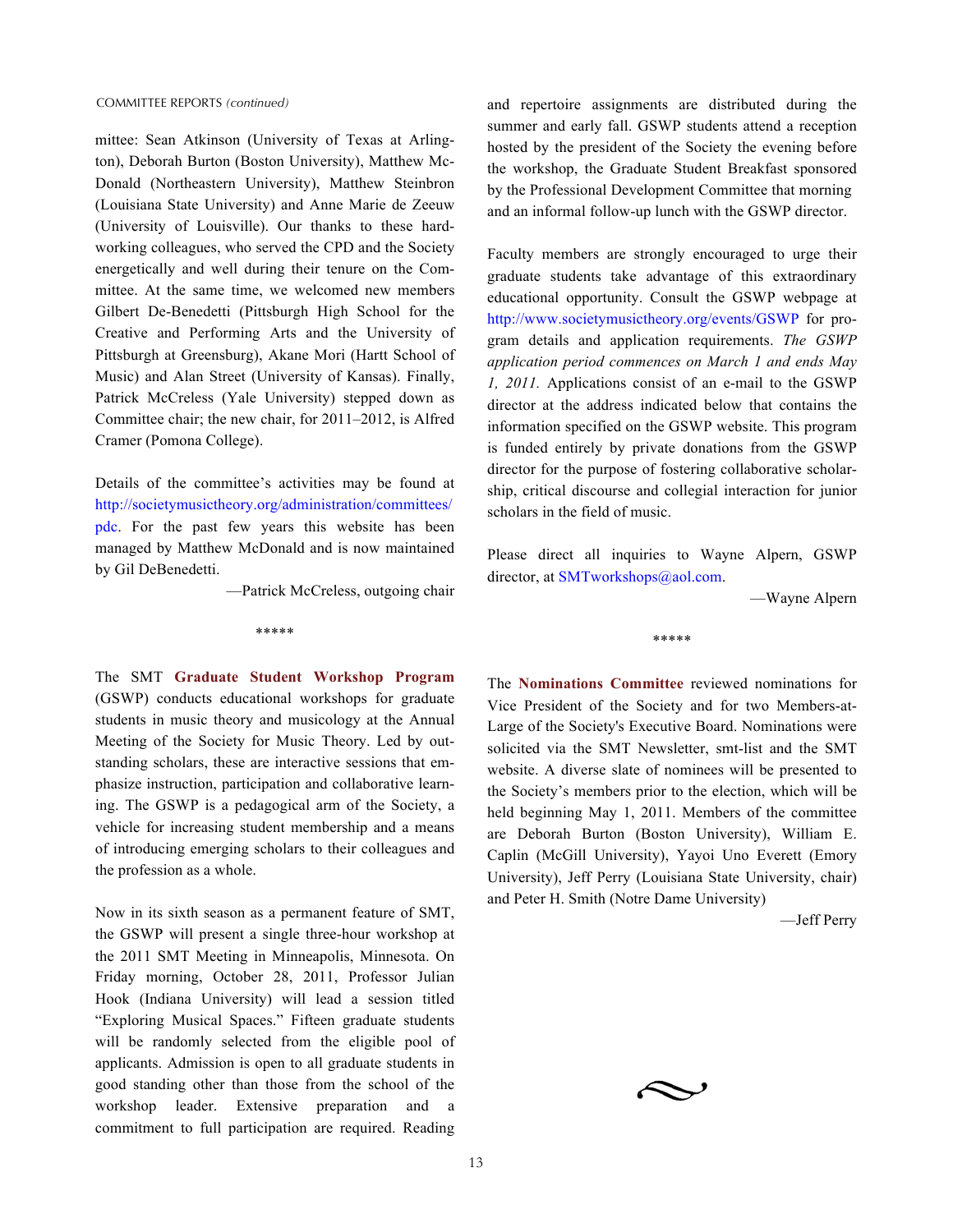#### <span id="page-13-0"></span>COMMITTEE REPORTS *(continued)*

The **Networking Committee** has implemented a number of modules on the Society's website. Some of these will help our Executive Director, Victoria Long, run the Society's business from the site, while the following will facilitate member actions:

- 1. voting in elections;
- 2. nominating officers for elections;
- 3. logging in, joining the Society and keeping information current;
- 4. creating an online directory;
- 5. creating a nomination form for Publication Awards, thanks to Tuukka Ilomäki.

We plan to implement these additional features:

- 1. a "gateway" portal to UC Press, from where SMT members will be able to access JSTOR;
- 2. a "donation" to the SMT link;
- 3. a general conference site for the 2012 Meeting that covers everything from e-submission of proposals to running details of the meeting itself, and that will accommodate items like changes in membership rates with minimum fuss.

Scott Spiegelberg (De Pauw University), who continues his role as webmaster, is joined by Poundie Burstein (Hunter College and Graduate Center, CUNY), our new assistant webmaster. In collaboration with Stephanie Lind (Queen's University School of Music), we have established a system for proofreading and maintenance of the information on the site.

*MTO* has moved to its new domain, <http://mtosmt.org/>, and the site has been redesigned to more closely match that of the Society. To avoid discontinuity, the creation of forwards for the old addresses is underway.

The committee is contemplating a series of additional projects that will benefit the Society. In consultation with Vice President Deborah Stein, we will provide each standing committee, ad hoc committee and Interest Group with its own page and assistance in managing it; negotiations and information gathering is under way for enacting these new pages. We are working with Eric Isaacson, the new Treasurer of SMT, to streamline the interaction between the site and the fiscal scenario being created for SMT. We plan to establish a Facebook site and are exploring options. Marlon Feld has completed a second case study that we will be implementing shortly. Ève Poudrier has made a number of recommendations that we are working through. Stefan Honisch presented us with several critiques of our accessibility status and we are working to make improvements in this regard.

As always, comments and critiques of our web presence are welcome. Please direct them to Dave Headlam at [dheadlam@esm.rochester.edu.](mailto:dheadlam@esm.rochester.edu)

—Dave Headlam

\*\*\*\*\*

At the 2010 Annual Meeting in Indianapolis, the **Committee on the Status of Women** sponsored a special session on the analysis of music by twentiethcentury women composers. In addition to invited speakers Joseph Straus (Graduate Center, CUNY) and Brenda Ravenscroft (Queen's University, Ontario), the session featured papers by John Roeder (University of British Columbia), Diane Luchese (Towson University) and Joshua B. Mailman (Columbia University and New York University). The analyses focused on music by Libby Larsen, Ursula Mamlok, Kaija Saariaho, Pozzi Escot and Ruth Crawford Seeger. Reading lists, sound files and other data are posted at the CSW Facebook site to encourage classroom use.

For the 2011 Annual Meeting in Minneapolis, we are planning a special session entitled "The Current State of Feminist Scholarship in Music Theory." Invited speakers will be Marion Guck, Marianne Kielian-Gilbert, Judith Lochhead and Fred Maus.

The CSW sincerely thanks outgoing members Robin Attas (graduate student representative), Jennifer Bain (liaison to AMS) and Janet Schmalfeldt (proposal mentoring program) for their invaluable work for the CSW during the last three years. We heartily welcome three new members: Inessa Bazayev, Abby Shupe (graduate student representative) and Martha Hyde.

—Patricia Hall

\*\*\*\*\*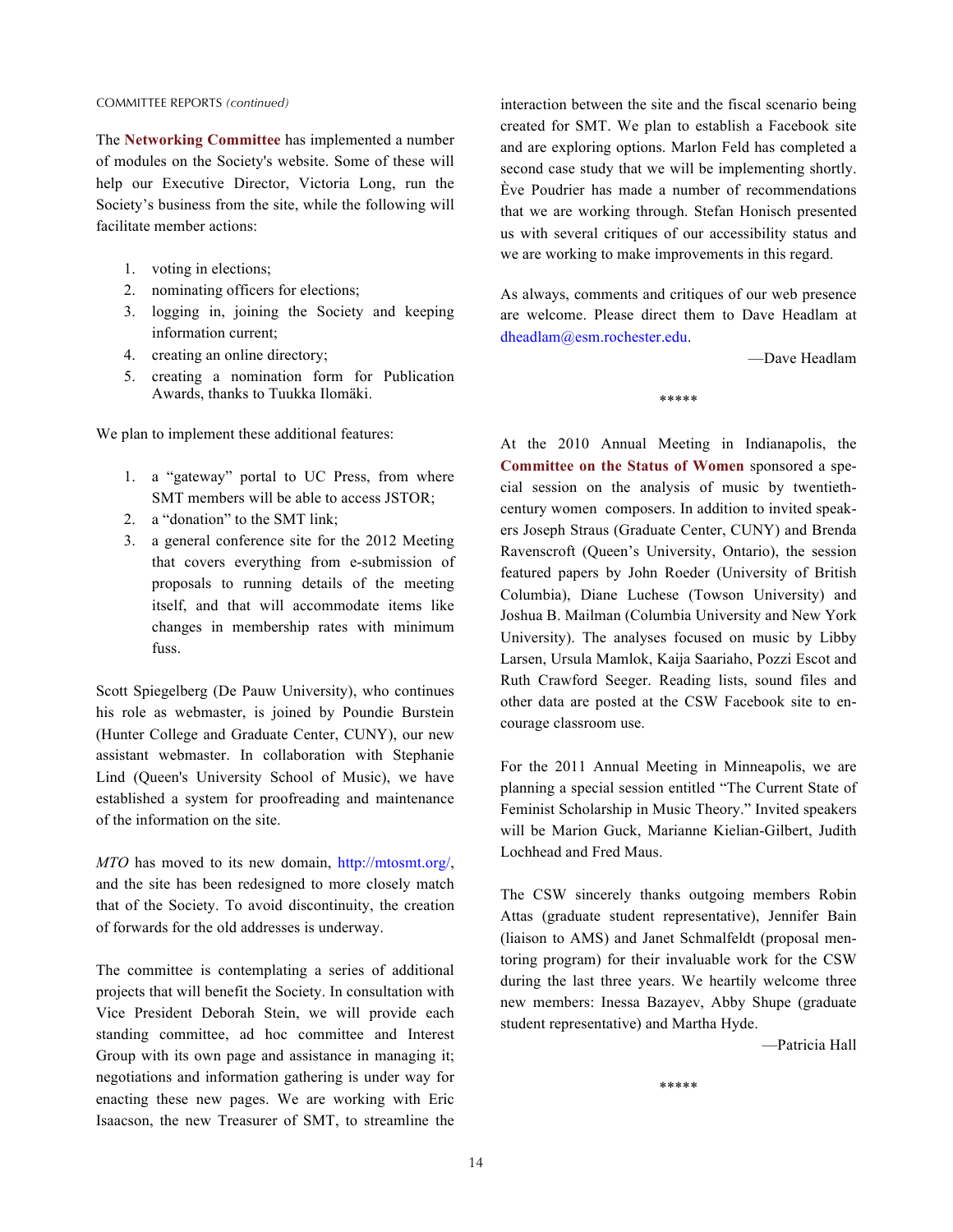#### **NEWS FROM INTEREST GROUPS**

<span id="page-14-0"></span>The **Popular Music Interest Group** held a special session at the SMT Indianapolis Meeting devoted to form in popular music. Session presenters Jay Summach, Christopher Doll, Brad Osborn and Tim Koozin each included live music; Mark Spicer served as a respondent and additional performer. The PMIG meeting in Indianapolis included a panel featuring Robin Attas, David Brackett, Nicole Biamonte and Stephanie Doktor, who gave presentations and led a discussion of issues involving women in popular music. Many PMIG members witnessed and participated in the successful formation of a related group in the field of musicology: the AMS Popular Music Study Group. For the 2011 SMT Meeting in Minneapolis, the Popular Music Interest Group plans to collaborate with the Committee on Diversity. All are encouraged to visit our website and join our discussion list, located at <http://popmusic.societymusictheory.org> and [http://lists.societymusictheory.org/listinfo.cgi/pop\\_analy](http://lists.societymusictheory.org/listinfo.cgi/pop_analysis-societymusictheory.org) [sis-societymusictheory.org,](http://lists.societymusictheory.org/listinfo.cgi/pop_analysis-societymusictheory.org) respectively. Please send all suggestions, corrections and questions to Joti Rockwell at [joti.rockwell@pomona.edu](mailto:joti.rockwell@pomona.edu).

—Joti Rockwell

The **Mathematics of Music Analysis Group** had a productive meeting at the 2010 meeting in Indianapolis. The Group considered possible special session proposals for future SMT meetings, including topics for mathematical music theory workshops. We also had a thought-provoking discussion of the history of mathematics in music theory with Catherine Nolan.

\*\*\*\*\*

The Mathematics Group invites anyone interested in the intersections between mathematics and music theory to correspond with the Group by joining the e-mail listserve,  $smt-math@googlegroups.com$ , or by joining us at the 2011 Annual Meeting in Minneapolis. Suggestions for future activities of the Group are always welcome.

—Jason Yust

\*\*\*\*\*

The **Music Informatics Group** is intended for music theorists involved in a wide range of research involving the application of information technology to answer musical questions. The Group sponsored a special poster session at the Annual Meeting in Indianapolis. Seven presenters demonstrated research covering a wide range of applications of current information technology to answer music questions—i.e., "music informatics." Topics included technology-assisted music analysis, tools for and approaches to music visualization, tools for the analysis of music in audio form and issues in computer representations of music. During its regularly scheduled Interest Group meeting, Christopher Raphael, head of the music informatics program at the Indiana University School of Informatics and Computing, provided an overview of musical questions that are currently being explored by informaticians. Plans for the 2011 Meeting are under development.

—Eric J. Isaacson

\*\*\*\*\*

The **SMT-Music Cognition Interest Group** celebrated its twenty-fifth anniversary in Indianapolis with a panel discussion led by scholars who were involved in the founding and early years of the Group. Helen Brown opened the meeting with an account of the genesis of the SMT-MCG and on the beginnings of SMT Interest Groups in general. Elizabeth West Marvin gave us a perspective on the significant uptick in music cognition research and its relationship to music theory during this past quarter century. Richard Ashley addressed the possibilities and potential pitfalls of music theorists pursuing experimental projects, especially useful for the sizable student population in attendance. Allen Winold concluded the formal remarks with an inspirational call to engage with other disciplines in "translational" research. The lively discussion that followed these presentations bridged gaps of age and career stage and the standing-room-only crowd points to music cognition continuing its presence within SMT for at least another twenty-five years. To subscribe to our listserv, please visit [http://smtmcg.acs.unt.edu/.](http://smtmcg.acs.unt.edu/)

—Peter Martens

\*\*\*\*\*

The **Jazz Analysis Special Interest Group** held its sixteenth annual business meeting on Friday, November 5, 2010 at the Marriott Hotel in Indianapolis.

The 2010 SMT-Jz Award Committee, Keith Salley (chair), Ben Bierman and Scott Cook, reported that no award would be made this year. Ben Bierman will chair the 2011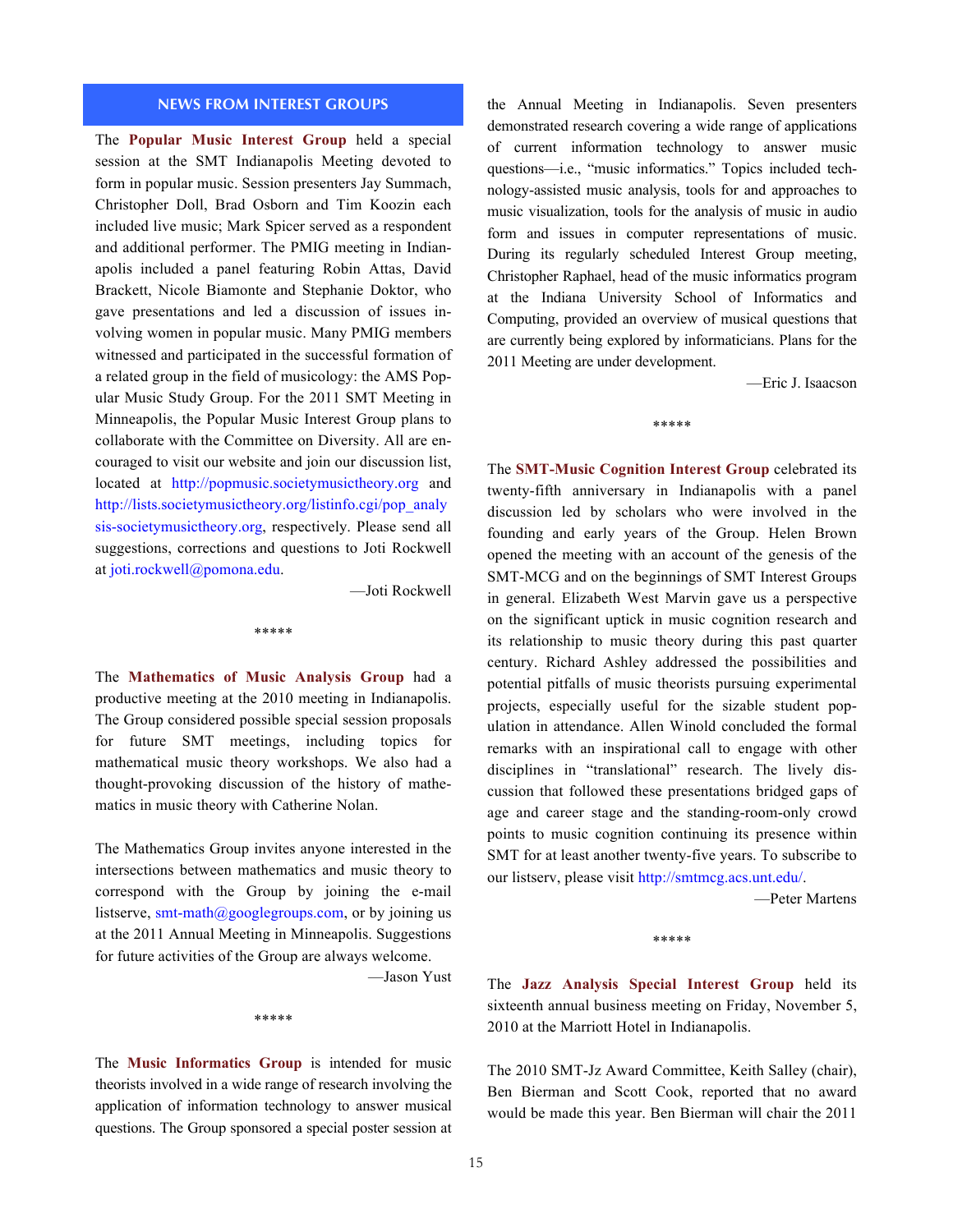SMT-Jz Award Committee, which will include Scott Cook and Chris Stover. All of these committee members were thanked for their service. During a discussion of the award, the SMT-Jz Group approved two changes to the procedure for nomination: (1) only two nominations will be required (which may include a self-nomination) and (2) books and articles in French, German, or Italian will be considered.

The NASM task force, consisting of Nicole Biamonte, Patricia Julien (chair), Steve Larson and Dariusz Terefenko, was assembled in 2009 in order to provide suggestions to NASM for incorporating jazz in the music theory classroom. Nicole Biamonte presented documents developed by the task force that cover three broad topics: Jazz Styles, Composition and Improvisation and Jazz Theory and Analysis. The task force continues to develop a fourth topic—ear training, keyboard and aural skills. Subsequent to the SMT Meeting, members of the task force planned to attend the national NASM meeting in order to engender a dialogue. The hope is that these ideas will then be available on the NASM Resources Website.

At the end of the 2010 business meeting, four compositions with harmonic progressions that resist analysis—"Nardis" (Davis/Evans), "Lush Life" (Strayhorn), "Waltz" (Metheny) and "Pinocchio" (Shorter) were featured in presentations by Group members.

The SMT-Jz jam session, long a mainstay of the SMT national meetings, took place Friday evening and was particularly successful. Keith Salley was thanked for organizing the event and for arranging for a local bassist and drummer to participate.

At the 2011 meeting the SMT-Jz Group will host a symposium on issues related to jazz transcription. Chris Stover, Scott Cook, Rene Daley, Garrett Michaelson and David Heyer will participate in the symposium and Robert Wason will serve as respondent.

Created by Kent Williams and Henry Martin, the online searchable jazz theory bibliography is available at [http://music.uncg.edu:2001/.](http://music.uncg.edu:2001/) To suggest additional items for inclusion, e-mail Kent at  $ikwillia@uneg.edu$  or Henry Martin at [martinh@andromeda.rutgers.edu.](mailto:martinh@andromeda.rutgers.edu?subject=Jazz%20Theory%20Bibliography)

For all inquiries about SMT-Jz, please e-mail Keith Waters at [Keith.Waters@colorado.edu](mailto:Keith.Waters@colorado.edu).

—Keith Waters

\*\*\*\*\*

The 2010 SMT/AMS meeting produced a new companion to the **SMT Music and Philosophy Group**—the AMS Music and Philosophy Study Group—as well as a new chair for the SMT Interest Group, Brian Kane.

The joint meeting of the two Groups focused on the work of philosopher Adriana Cavarero and her book *For More Than One Voice*. The illuminating discussion was framed by position papers from Ryan Dohoney (Columbia University) and Alexandra Kieffer (Yale University). Responding to the issues raised, the SMT Group will propose a special session on the theme "Voice: Media or Mediation?"

The SMT Group also sponsored a special panel entitled "Perception in the Flesh: What Can Merleau-Ponty Contribute to Music?" The panel, which included music theorists, musicologists and philosophers, outlined possible avenues of musical research that might benefit from an engagement with Merleau-Ponty's embodied phenomenology.

Some of our members and organizers were involved with two other panels at Indianapolis: an evening round table on the work of Vladimir Jankélévitch and an afternoon panel entitled "Querelles des philosophes."

In a 2008 special session, we celebrated the fortieth anniversary of Cavell's essay, "Music Discomposed." From the interest generated, we commissioned a set of articles addressing various aspects of Cavell's work on music. A forthcoming special issue of the *Journal of Music Theory*  will be devoted to this work.

Finally, we encourage everyone with an interest in music and philosophy to join us. We welcome all strands of philosophical thought and seek to create a generous intellectual community that has a vibrant online presence. We welcome our new members and cannot wait to hear their ideas and contributions. For more information e-mail Brian Kane at [brian.kane@yale.edu](mailto:brian.kane@yale.edu?subject=Music%20and%20Philosophy%20Group).

—Brian Kane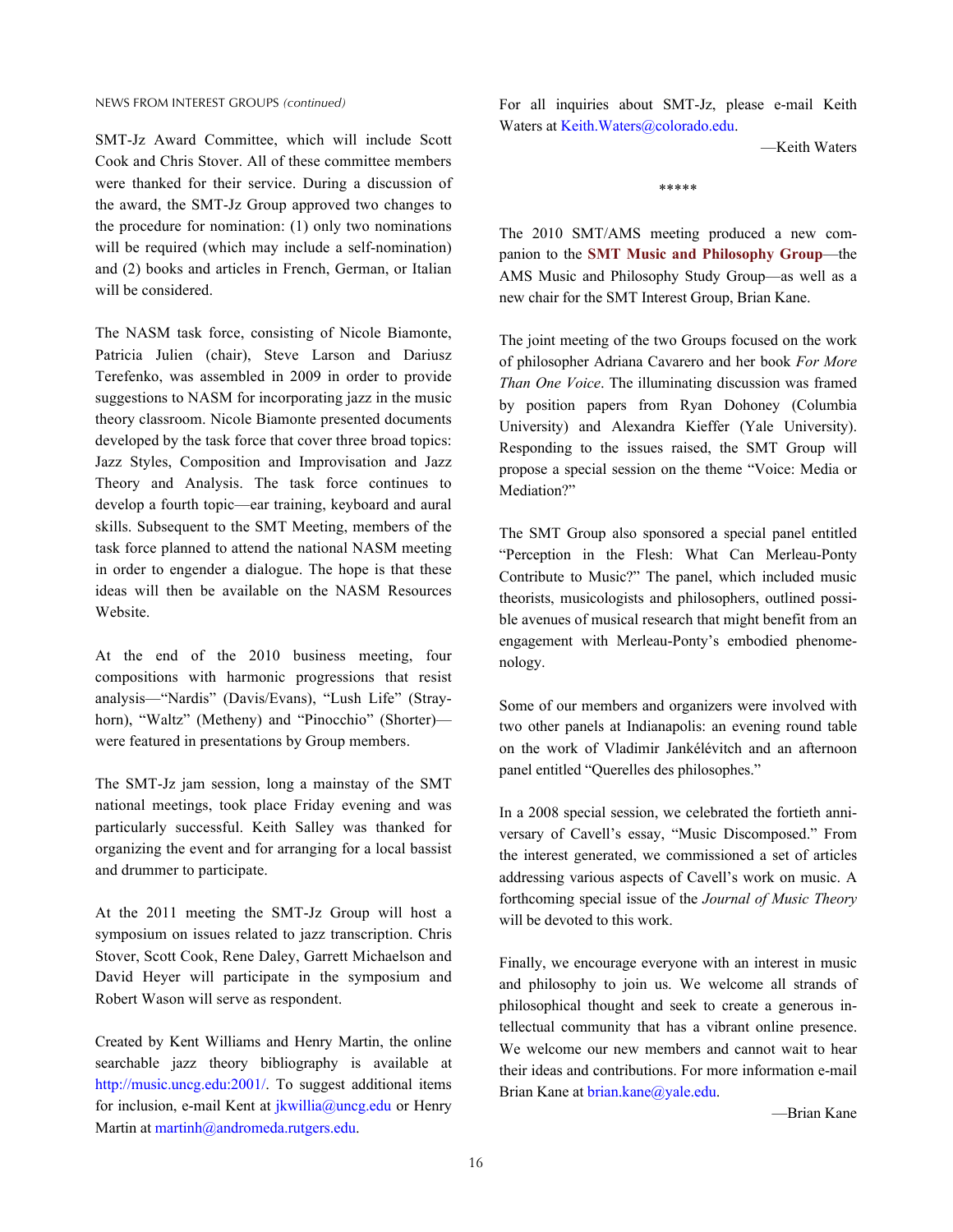## **NEWS FROM REGIONAL SOCIETIES**

<span id="page-16-0"></span>**Music Theory Southeast** (MTSE) will hold a Joint Meeting with the **South Central Society for Music Theory** (SCSMT) on March 11-12, 2011 at Florida State University in Tallahassee, FL. For the first time, the conference will include a Graduate Student Workshop. Conducted by Adrian Childs (University of Georgia), this workshop will focus on mathematical models in music. Details of the conference may be found at <http://music.uncg.edu/mtse/>.

The Program Committee, chaired by Jeff Perry (Louisiana State University), includes Jill T. Brasky (University of South Florida), Yayoi Uno Everett (Emory University), John Latartara (University of Mississippi), Matthew Steinbron (Louisiana State University) and Mitch Ohriner (Indiana University).

MTSE draws its officers from Florida, Georgia, South Carolina, North Carolina, Virginia and West Virginia, but welcomes members from all geographic areas. Its current officers are: Yayoi Uno Everett (Emory University), president; Hiu-Wah Au (Appalachian State University), treasurer; Adam Ricci (UNC–Greensboro), secretary; and Guy Capuzzo (UNC–Greensboro) and J. Daniel Jenkins (University of South Carolina), members-at-large. J. Kent Williams (UNC–Greensboro) maintains our website.

\*\*\*\*\*

—Yayoi Uno Everett

The program committee of the **Music Theory Society of the Mid-Atlantic** is reviewing proposals for its Ninth Annual Meeting, which will take place at The George Washington University on March 18-19, 2011. Chaired by Cynthia Folio (Temple University), the committee consists of Dora Hanninen (University of Maryland), Rachel W. Hall (St. Joseph's University), Fred Maus (University of Virginia) and Eric Wen (Mannes College of Music). Professor Ian Quinn (Yale University) will deliver a keynote address titled "Toward a Data-Driven Theory of Chorale-Style Harmony." Quinn will also conduct a workshop for graduate students based on the corpus discussed in the keynote. Interested students should e-mail Professor Quinn at  $ian.quinn@yale.edu$  to register; if necessary, participation may be limited on a first-come-firstserved basis. Information regarding the meeting will be posted at our website: [http://www.mtsma.org.](http://www.mtsma.org) Membership in MTSMA is free; simply contact Rachel Bergman at [rbergman@gmu.edu](mailto:rbergman@gmu.edu?subject=MTSMA%20membership) if you wish to join. —Vincent Benitez

\*\*\*\*\*

## **REGIONAL AND AFFILIATE THEORY SOCIETY CONTACTS**

**Canadian University Music Society** Lynn Cavanagh [lynn.cavanagh](mailto:lynn.cavanagh@uregina.ca)@uregina.ca

**Columbia Music Scholarship Conference**

<www.columbia.edu/cu/cmsc>

**CUNY Graduate Students in Music** [nperley@gc.cuny.edu](mailto:nperley.gc.cuny.edu)

**Music Theory and Musicology at CCM** Steven D. Matthews [steven.d.matthews@gmail.com](mailto:steven.d.matthews@gmail.com)

**[Music Theory Society at](#page-19-0)  Florida State University** Andrew Gades [apg09d@fsu.edu](mailto:apg09d@fsu.edu)

**[GAMMA–UT](#page-19-0)**

[gamma-ut@austin.utexas.edu](mailto:gamma-ut@austin.utexas.edu)

**Indiana University Graduate Theory Association** Christy Keele [ckeele@indiana.edu](mailto:ckeele@indiana.edu)

**McGill Music Graduate Students' Society** [mgss.pgss@music.mcgill.ca](mailto:mgss.pgss@music.mcgill.ca)

**Michigan Interdisciplinary Music Society**  Michael Mauskapf [mauskapf@umich.edu](mailto:mauskapf@umich.edu)

**Midwest Graduate Music Consortium** Richard Adams [rmadams@wisc.edu](mailto:rmadams@wisc.edu)

*(continued on page 18)*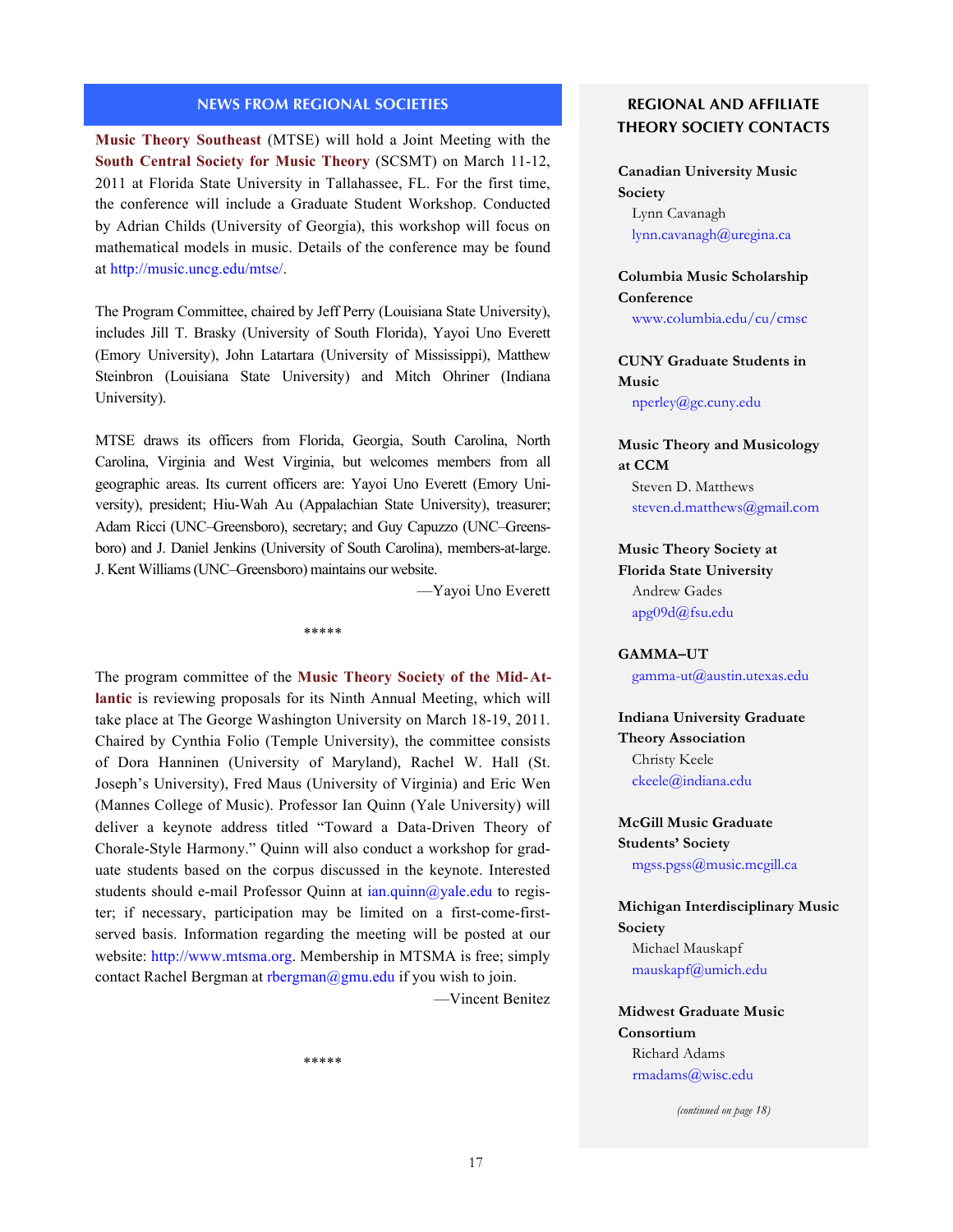## <span id="page-17-0"></span>**REGIONAL AND AFFILIATE THEORY SOCIETY CONTACTS**

*(continued)*

## **[Music Theory Society of the](#page-16-0)  Mid-Atlantic**

Vincent Benitez Penn State School of Music Music Building 1 University Park, PA 16802-1901 [vpb2@psu.edu](mailto:vpb2@psu.edu)

#### **[Music Theory Midwest](#page-18-0)**

Julian Hook Jacobs School of Music Indiana University Bloomington, IN 47405 [juhook@indiana.edu](mailto:juhook@indiana.edu)

## **Music Theory Society of New York State**

Jonathan Dunsby Eastman School of Music 26 Gibbs Street Rochester, NY 14604 [jdunsby@esm.rochester.edu](mailto:jdunsby@esm.rochester.edu)

#### **[Music Theory Southeast](#page-16-0)**

Yayoi U. Everett Department of Music Emory University 1804 N. Decatur Rd. Atlanta, GA 30322 [yeveret@emory.edu](mailto:yeveret@emory.edu)

#### **New England Conference of Music Theorists**

Peter Kaminsky Department of Music University of Connecticut 1295 Storrs Rd, Unit 1012 Storrs, CT 06269-1012 [Peter.Kaminsky@uconn.edu](mailto:Peter.Kaminsky@uconn.edu)

*(continued on page 19)*

The **New England Conference of Music Theorists** will hold its annual meeting at Brandeis University on Friday and Saturday, April 15–16, 2011. NECMT would like to thank Brandeis University and local arrangements chair Allan Keiler for hosting and facilitating the conference. Details regarding the conference and its activities are found at [www.necmt.org](http://www.necmt.org/).

NECMT is pleased to announce its fourth graduate student workshop, the topic of which will be opera analysis. Led by Professors Deborah Burton (Boston University) and William Rothstein (Graduate Center of CUNY), this workshop will take place on Friday morning prior to the conference; conference attendees will be allowed to audit. Joining Burton and Rothstein for a panel discussion on a topic related to opera analysis will be Professors Matthew Shaftel (Florida State University) and Peter Westergaard (Princeton University).

The 2011 Program Committee comprises James Baker, chair (Brown), Brent Auerbach (UMass Amherst), Ève Poudrier (Yale University) and Peter Kaminsky (University of Connecticut, *ex officio*).

The terms of office for NECMT President and Treasurer will expire in 2011 and the Executive Board has appointed a nominating committee, chaired by David Kopp (Boston University), to develop a slate of candidates. Nominations (including self-nominations) are welcome and should be sent to David Kopp, NECMT 2011 Nominating Committee, at [dako@bu.edu](mailto:dako@bu.edu?subject=Nominations%20NECMT).

\*\*\*\*\*

—Ron Squibbs

The twentieth annual meeting of the **West Coast Conference of Music Theory and Analysis** will be held at the University of California at Santa Barbara, April 8–10, 2011. The Program Committee consists of chair Pieter van den Toorn (University of California, Santa Barbara), Amy Bauer (University of California, Irvine), Keith Waters (University of Colorado) and Jack Boss (University of Oregon, *ex officio*). We are delighted to welcome David Huron of Ohio State University as our keynote speaker. The program will feature presentations pertaining to a variety of topics under the umbrella of music cognition and perception and other topics within the ever-broadening spectrum of music theory and analysis. Please visit <http://wccmta.org> for more details about the program and local arrangements.

The West Coast Conference invites you to join us. Membership fees— \$10 (individual) and \$5 (student/retired)—should be sent to Bruce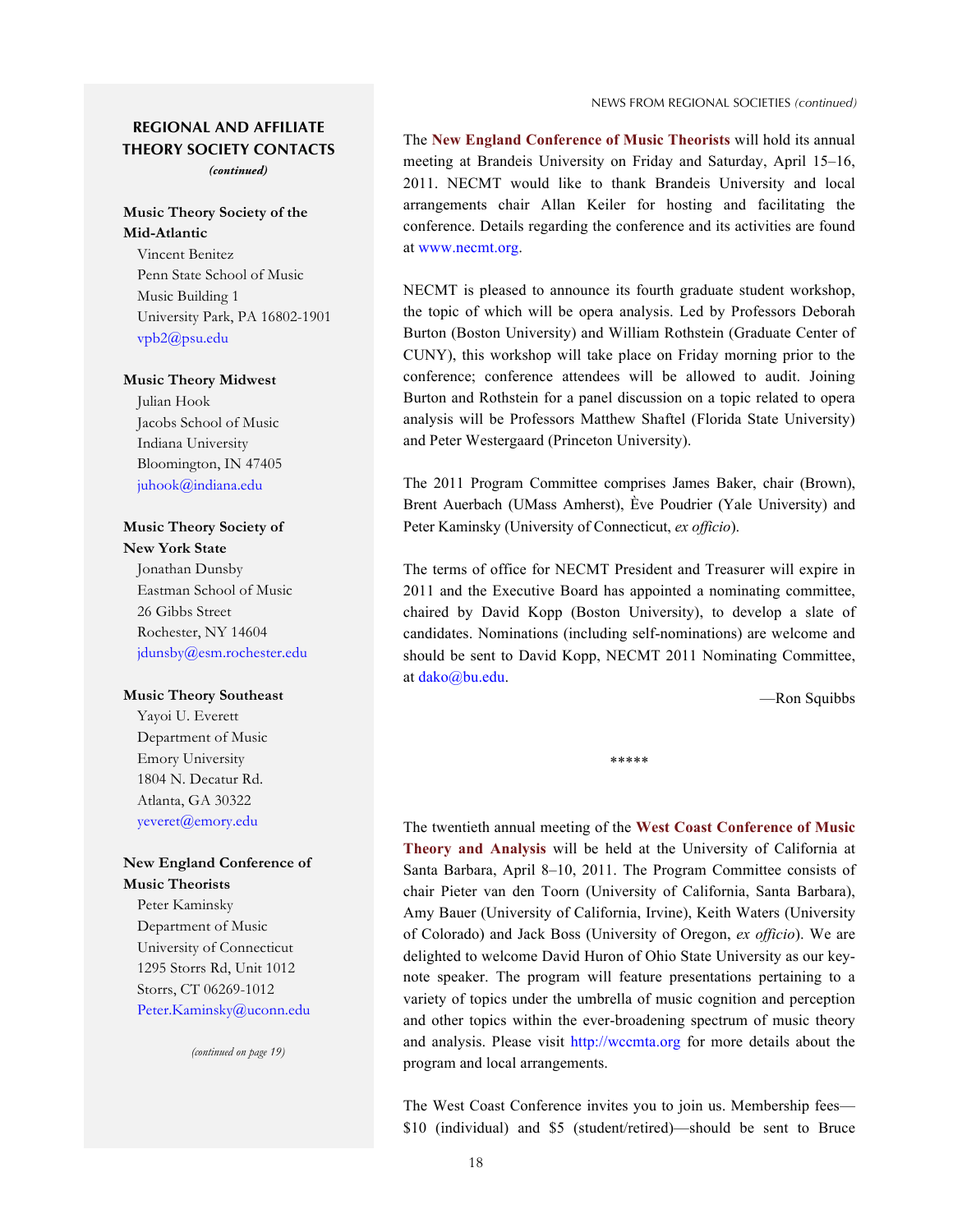#### <span id="page-18-0"></span>NEWS FROM REGIONAL SOCIETIES *(continued)*

Quaglia, School of Music, University of Utah, 1375 E. Presidents Circle, Salt Lake City, UT 84112-0030. For more information about the WCCMTA, please contact Jack Boss by e-mail at *ifboss@uoregon.edu* or by telephone at (541) 346-5654.

—Jack Boss

**Music Theory Midwest's** twenty-second annual conference will be held May 13–14, 2011 at the University of Nebraska–Lincoln. Full details of the May conference and workshop may be found on the web at <http://www.wmich.edu/mus-theo/mtmw/>.

\*\*\*\*\*

MTMW's first annual pre-conference workshop, titled "Theorizing Musical Affect," will be led by Arnie Cox (Oberlin College Conservatory). Larry Zbikowski (University of Chicago) will deliver the keynote address. Scott Murphy (University of Kansas) is chair of the program committee and Stan Kleppinger (University of Nebraska– Lincoln) is chair of local arrangements.

MTMW draws its officers and executive board from the Great Lakes and Great Plains states, including Michigan, Ohio, Kentucky, Wisconsin, Indiana, Illinois, Minnesota, Iowa, North Dakota, South Dakota, Kansas, Nebraska, Missouri, Tennessee, Oklahoma and Arkansas. Officers include Jay Hook (Indiana University, president); Stan Kleppinger (University of Nebraska–Lincoln, secretary); Gretchen Foley (University of Nebraska–Lincoln, treasurer); Area Representatives Leigh VanHandel (Michigan State University), Robert Cook (University of Iowa), Sarah Reichardt (University of Oklahoma), Kyle Adams (Indiana University); and Student Representatives Haley Beverburg (University of Michigan) and Mitch Ohriner (Indiana University). David Loberg Code (Western Michigan University) maintains the MTMW Website.

MTMW welcomes members from all geographic areas. Annual dues are \$20 for regular membership, \$30 for joint membership, \$15 for emeritus membership and \$10 for students and may be sent to Gretchen C. Foley, MTMW Treasurer, University of Nebraska-Lincoln, 230 Westbrook Music Building, Lincoln, NE 68588-0100, [gfoley2@unl.edu.](mailto:gfoley2@unl.edu?subject=MTMW) Donations to the Arthur J. Komar Student Award are always welcome.

—Jay Hook

Links for the Regional and Affiliate **Links for the Regional and Affiliate Legional and Affiliate** *Music Theory Societies can be found at:* **[www.societymusictheory.org](http://www.societymusictheory.org)**

# **REGIONAL AND AFFILIATE THEORY SOCIETY CONTACTS**

*(continued)*

#### **[Oklahoma Theory Round Table](#page-19-0)**

Ken Stephenson Music Theory University of Oklahoma Norman, OK 73019 [kstephenson@ou.edu](mailto:kstephenson@ou.edu)

#### **Rocky Mountain Society for Music Theory**

Susan de Ghizé Lamont School of Music 2344 E. Iliff Ave. Denver, CO 80208 [sdeghize@du.edu](mailto:sdeghize@du.edu)

#### **[South Central Society for](#page-16-0) Music Theory**

John Latartara Department of Music P.O. Box 1848 University, Mississippi 38677-1848 [jlatarta@olemiss.edu](mailto:jlatarta@olemiss.edu)

#### **[Texas Society for Music Theory](#page-19-0)**

Matthew Santa School of Music Texas Tech University 18th and Boston Avenue Box 42033 Lubbock, TX 79409-2033 [matthew.santa@ttu.edu](mailto:matthew.santa@ttu.edu)

## **West Coast Conference of [Music Theory and Analysis](#page-17-0)**

Jack F. Boss School of Music 1225 University of Oregon Eugene, OR 97403-1225 [jfboss@uoregon.edu](mailto:jfboss@uoregon.edu)

**Western Ontario Graduate Student Symposium** Laura Cooke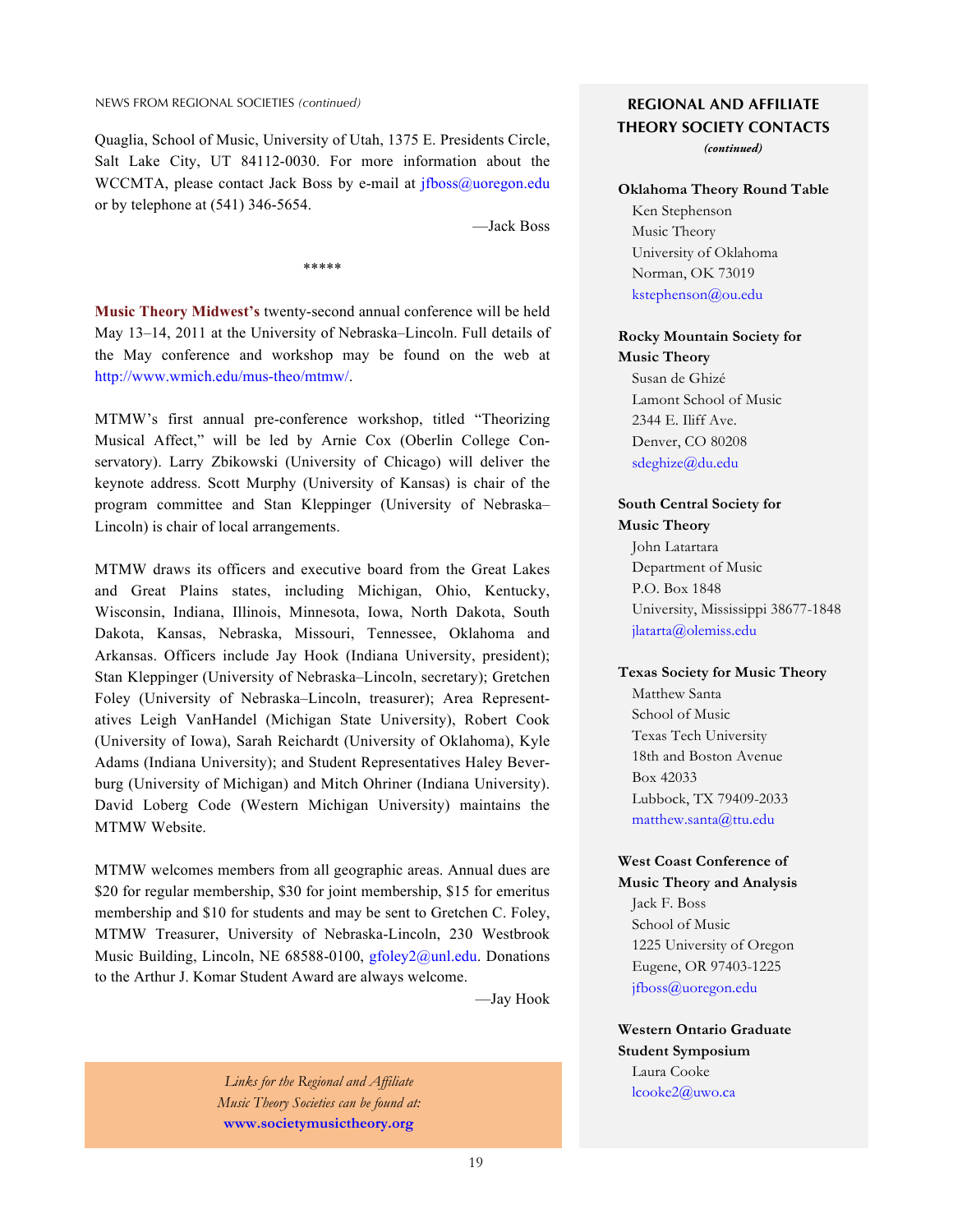<span id="page-19-0"></span>**The Texas Society for Music Theory** will hold its thirty-third annual meeting this spring at Texas Tech University in Lubbock, Texas on February 18–19, 2011. Maintained by Philip Baczewski, the TSMT website <http://tsmt.unt.edu/> features details of the conference.

The keynote address will be given by Michael Klein, author of *[Intertextuality in Western Art Music](http://www.iupress.indiana.edu/catalog/product_info.php?products_id=21727)* (Indiana University Press), former chair of the music theory program at Temple University and winner of the SMT's 2005 Publication Award. TSMT will present the Colvin Award for the best student presentation during the conference.

Current TSMT officers are Matthew Santa (Texas Tech University), president; Edward Pearsall (University of Texas), past president; Philip Baczewski (University of North Texas), secretary; and Jana Millar (Baylor University), treasurer. These officers, along with Chris Bartlette (Baylor University), Eric Lai (Baylor University), Cynthia Gonzales (Texas State University) and John Snyder (University of Houston), constitute the Executive Board. The program committee for this year's meeting consists of Sean Atkinson (University of Texas at Arlington), Kevin Clifton (Sam Houston State University), Andrew Davis (University of Houston) and Rebecca Doran Eaton (Texas State University). Michael Berry and Peter Martens are the local arrangements coordinators. For additional information about TSMT, please e-mail Matthew Santa at [matthew.santa@ttu.edu](mailto:matthew.santa@ttu.edu).

— Matthew Santa

#### \*\*\*\*\*

**The Oklahoma Music Theory Round Table**, the world's oldest professional music theory society, held its annual meeting on September 17, 2010, at Oklahoma Baptist University. Our thanks go out to Professor Sandra Meyer and her colleagues for organizing the meeting. The group enjoyed presentations by Professor Craig Cummings (Ithaca College) on post-tonal ear training and sight singing.

For more information, visit our website at [http://faculty](http://faculty-staff.ou.edu/S/Kenneth.D.Stephenson-1/omtrt.html)[staff.ou.edu/S/Kenneth.D.Stephenson-1/omtrt.html,](http://faculty-staff.ou.edu/S/Kenneth.D.Stephenson-1/omtrt.html) or contact Ken Stephenson at [kstephenson@ou.edu](mailto:kstephenson@ou.edu?subject=OMTRT) or (405) 325- 1650.

—Ken Stephenson

#### **GRADUATE STUDENT ASSOCIATIONS**

**GAMMA-UT, the Graduate Association of Music and Musicians at UT,** announces its eleventh annual conference, "Music of the Americas," to be held Saturday, March 26, 2011, at The University of Texas at Austin. Graduate students from a variety of disciplines, including music theory, composition, musicology and ethnomusicology, will meet to share their research. Composers will present their works at a concert on Saturday night. This year's conference has "Music of the Americas" as its theme and will include a keynote address on American swing music delivered by David Brackett, Chair of the Department of Theory at the Schulich School of Music at McGill University. Details of the conference may be found on the web at [http://gammaut.music.utexas.edu/.](http://gammaut.music.utexas.edu/)

-—Sean Johnston

\*\*\*\*\*

**The Music Theory Society at FSU** is pleased to announce that its twenty-eighth annual Music Theory Forum took place on January 15, 2011. The keynote speaker was Ian Quinn (Yale University). In addition, the Florida State University College of Music presented the **Fifteenth Biennial Festival of New Music** January 27–29, 2011. Special guests included composer Paul Moravec and the Brentano String Quartet. For more information please visit <http://music.fsu.edu/newmusic>.

New officers for the 2010-11 academic year include: Andrew Gades, president; Sarah Gaskins, vice president; Evan Williams, treasurer; Fabrice Curtis, secretary; and Dave Easley and Judith Ofcarcik, forum cochairs.

Visit [http://www.music.fsu.edu/Areas-of-Study/Music-](http://www.music.fsu.edu/Areas-of-Study/Music-Theory-Composition)[Theory-Composition](http://www.music.fsu.edu/Areas-of-Study/Music-Theory-Composition) or visit the Florida State University Music Theory Facebook page for more information about the Music Theory Society or the Music Theory Forum.

—Fabrice Curtis

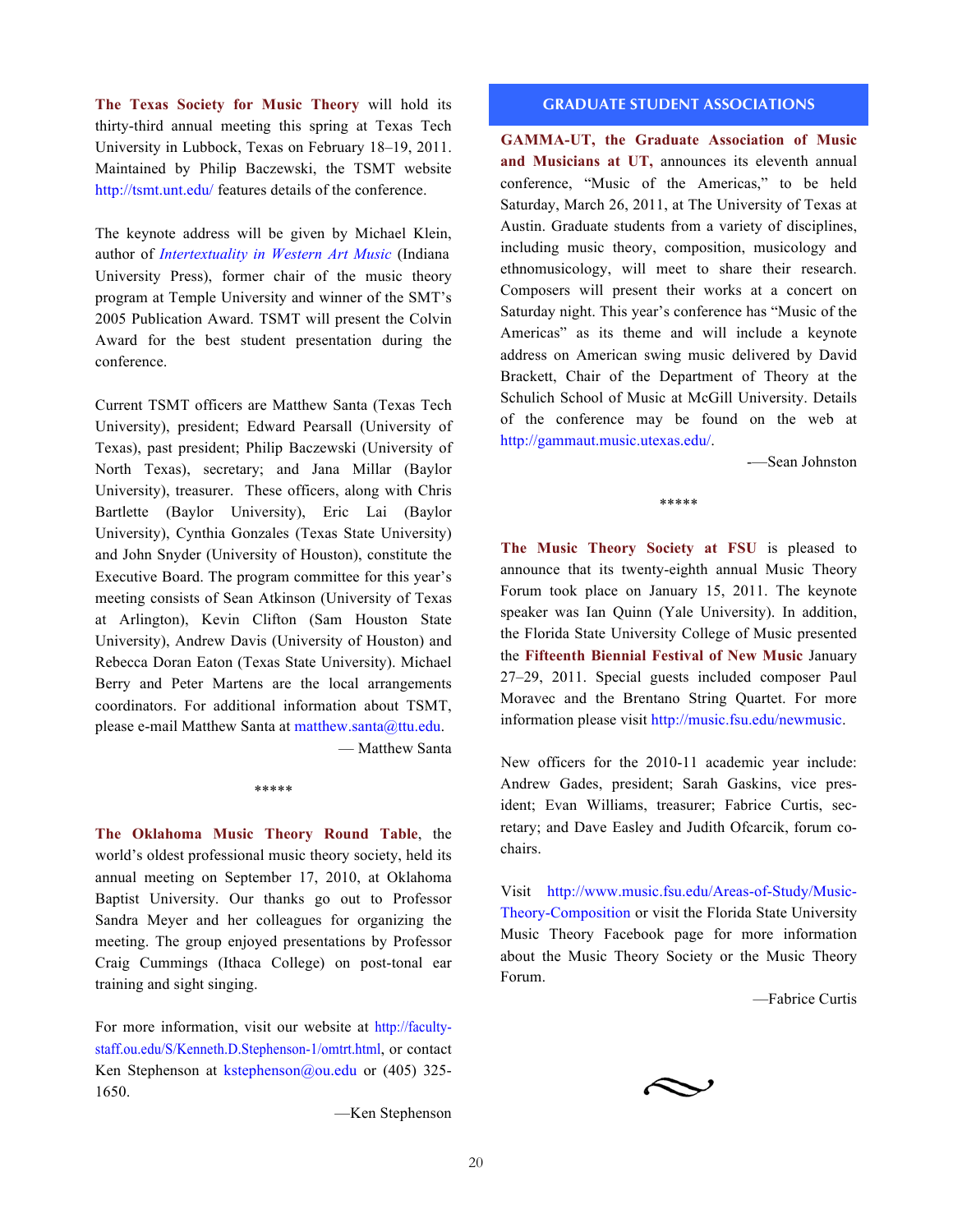#### **NEWS ITEMS**

#### <span id="page-20-0"></span>**MILTON BABBITT (1916–2011)**

Composer, theorist and author Milton Byron Babbitt passed away on January 29, 2011, at the age of 94 years. A tribute to him and to his contributions to the world of music will appear in the August *Newsletter*.

#### \*\*\*\*\*

#### **GAIL BOYD DE STWOLINSKI PRIZE**

**Mary Arlin**, professor emerita of music at Ithaca College, received the sixth [Gail Boyd de Stwolinski](http://jmtp.ou.edu/pastwinners/arlin.html) [Prize](http://jmtp.ou.edu/pastwinners/arlin.html) for Lifetime Achievement in Music Theory Teaching and Scholarship. Presented every two years, the 2010 award recognizes Arlin for her exemplary teaching of undergraduate music theory classes, her dedication to performance, her mentoring of colleagues and her implementation of new technology. Arlin is a longtime member of the Editorial Review Board of the *Journal of Music Theory Pedagogy* and is currently serving a second term as chair of the board. Arlin is the current Secretary of the Society for Music Theory and has served the organization in numerous capacities.

#### \*\*\*\*\*

#### **THE MANNES INSTITUTE**

The Mannes Institute for Advanced Studies in Music Scholarship is a musical think tank dedicated to communal exploration at the highest level of inquiry. Over the past decade, the Institute has achieved international acclaim as a significant innovation in our field and the premier organization of its kind. We offer music theorists and musicologists from around the world a unique and challenging opportunity to think together in a sustained, collegial and interactive way. Instead of traditional paper presentations, the Institute is premised upon participatory dialogue and critical debate. Small, high-powered and diverse groups of scholars learn from and teach each other under the guidance of an expert faculty of peers. Through an integrated series of workshops and plenary sessions, we consolidate contemporary research in a particular area of study, while also providing continuing professional education for others within our discipline. A different group of outstanding scholars gathers each year at various locations to explore a single musical subject in depth. Extensive prior preparation and active participation are essential to our collective mission.

This year Institute will conduct a special gala event addressing "The State of the Discipline" in celebration of a decade of achievement and service to our profession. The participants are limited to the scholars who have contributed to the success of the Institute by conducting workshops over the past decade. The program will convene for two days, June 25-26, 2011, at the Mannes College of Music in New York City. Six workshops will meet for a single three-hour session each, three concurrently on the first day and three on the next, with a dinner reception and opening and closing plenary sessions. Our faculty and topics are Kofi Agawu (Princeton University) on "Topic Theory," Thomas Christensen (University of Chicago) on "Hidden Theory," Henry Klumpenhouwer (University of Alberta) on "Instituting Music Theory," Patrick McCreless (Yale University) on "Formalism—Fair and Foul," Janet Schmalfeldt (Tufts University) on "Listen Here! Analysis and the Listening Experience," and Joseph Straus (City University of New York) on "What Is Music Theory?"

Further information about the 2011 Mannes Institute on The State of The Discipline (SDI), including workshop descriptions, reading and repertoire assignments, scheduling and local arrangements will be posted on the Institute's website at <www.mannes.edu/mi>. The Institute is funded entirely from private donations with no support from Mannes College or any other source. Future programs open by application are planned and will be announced on the SMT list and the Institute website. Please direct all inquiries to Wayne Alpern, Director at [mannesinstitute@aol.com.](mailto:mannesinstitute@aol.com)

—Wayne Alpern

#### \*\*\*\*\*

## **MUZIKOLOSKI ZBORNIK (MUSICOLOGICAL ANNUAL) SPECIAL ISSUES**

A special issue on music and psychoanalysis appears in **Muzikoloski Zbornik (Musicological Annual)** published by the University of Ljubljana, Slovenia (Volume 45/2, 2009, [muzikolski.zbornik@ff.uni-lj.si](mailto:muzikolski.zbornik@ff.uni-lj.si?subject=Vol.%2045-2)). Edited by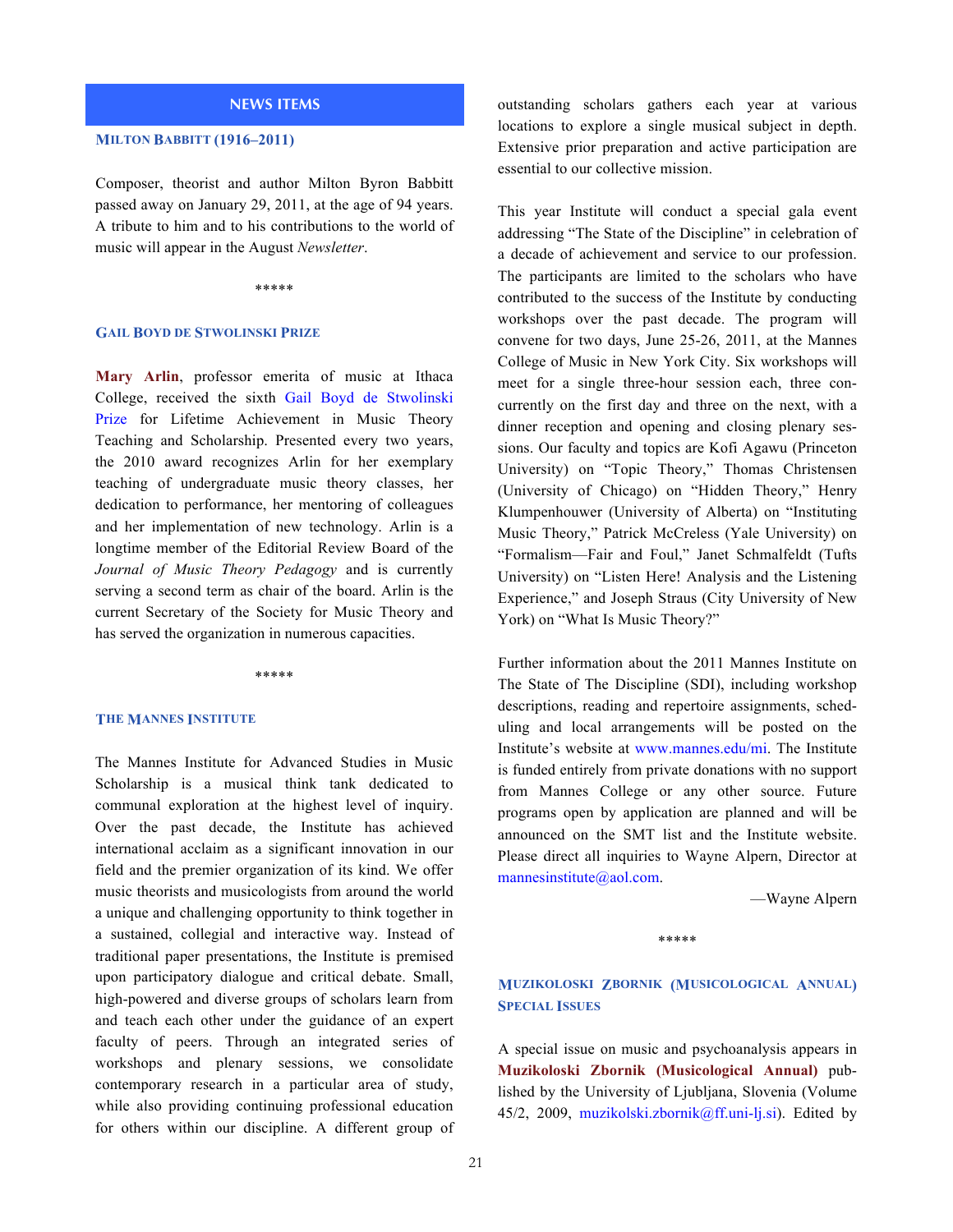NEWS ITEMS *(continued)*

Kevin Korsyn (University of Michigan) and Leon Stefanija (University of Ljubljana), this issue contains two new essays by Slavoj Zizek, the great Slovenian philosopher and cultural critic.

—Kevin Korsyn

\*\*\*\*\*

*Music Theory and Interdisciplinarity. 8th Congress of the Gesellschaft für Musiktheorie Graz 2008*, edited by Christian Utz, 2010

The 8th Congress of the Gesellschaft für Musiktheorie (GMTH) took place in October 2008 at the University for Music and Dramatic Arts Graz (KUG) on the topic "Music Theory and Interdisciplinarity." The collected contributions characterize music theory as a multifaceted scholarly discipline at the intersection of theory/practice, art/science and history/system. The six chapters explore commonalities with music history, music aesthetics, musical performance, compositional practice in twentieth- and twenty-first-century music, ethnomusicology and systematic musicology. A total of 45 essays (28 in German, 17 in English) and the documentation of a panel discussion form a vital discourse informed by contemporaneous issues of research in a broad number of fields, providing a unique overview of music theory today. A comprehensive English summary appears at the beginning of all contributions.

*Musiktheorie als interdisziplinäres Fach. 8. Kongress der Gesellschaft für Musiktheorie Graz 2008 / Music Theory and Interdisciplinarity. 8th Congress of the Gesellschaft für Musiktheorie Graz 2008*, Vol. 4 of Graz book series *musik.theorien der gegenwart*. For orders or more information contact:

PFAU-Verlag Postfach 102314 D-66023 Saarbrücken, Germany <http://www.pfau-verlag.de> · [info@pfau-verlag.de](mailto:info@pfau-verlag.de) —Christian Utz

| Have you seen the latest issue of MTS? |  |
|----------------------------------------|--|
|----------------------------------------|--|

*Music Theory Spectrum* THE JOURNAL OF THE SOCIETY FOR MUSIC THEORY VOLUME XXXII, NO. 2— FALL 2010 TABLE OF CONTENTS

| NICOLE BIAMONTE       | 95  | Triadic Modal and Pentatonic Patterns in Rock Music                                                                                                                        |
|-----------------------|-----|----------------------------------------------------------------------------------------------------------------------------------------------------------------------------|
| <b>MARK DEBELLIS</b>  | 111 | Schenkerian Theory's Empiricist Image                                                                                                                                      |
| PETER FRANCK          | 121 | "A Fallacious Concept": Invertible Counterpoint at the Twelfth within the Ursatz                                                                                           |
| ROMAN IVANOVITCH      | 145 | Recursive/Discursive: Variation and Sonata in the Andante of Mozart's<br>String Quartet in F, K. 590                                                                       |
| <b>RESEARCH NOTES</b> | 165 | Stephen Peles<br>"Was Gleichzeitig Klingt": The Schoenberg-Schenker Dispute and the<br>Incompleteness of Music Theory                                                      |
|                       | 172 | Ian Quinn<br>On Woolhouse's Interval-Cycle Proximity Hypothesis                                                                                                            |
| <b>REVIEW</b>         | 180 | Listening Awry: Music and Alterity in German Culture. By David Schwarz. Minneapolis:<br>University of Minnesota Press, 2006, xxii + 216 pages. Reviewed by Karen Fournier. |
| <b>COMMUNICATIONS</b> | 185 |                                                                                                                                                                            |
| <b>CONTRIBUTORS</b>   | 188 |                                                                                                                                                                            |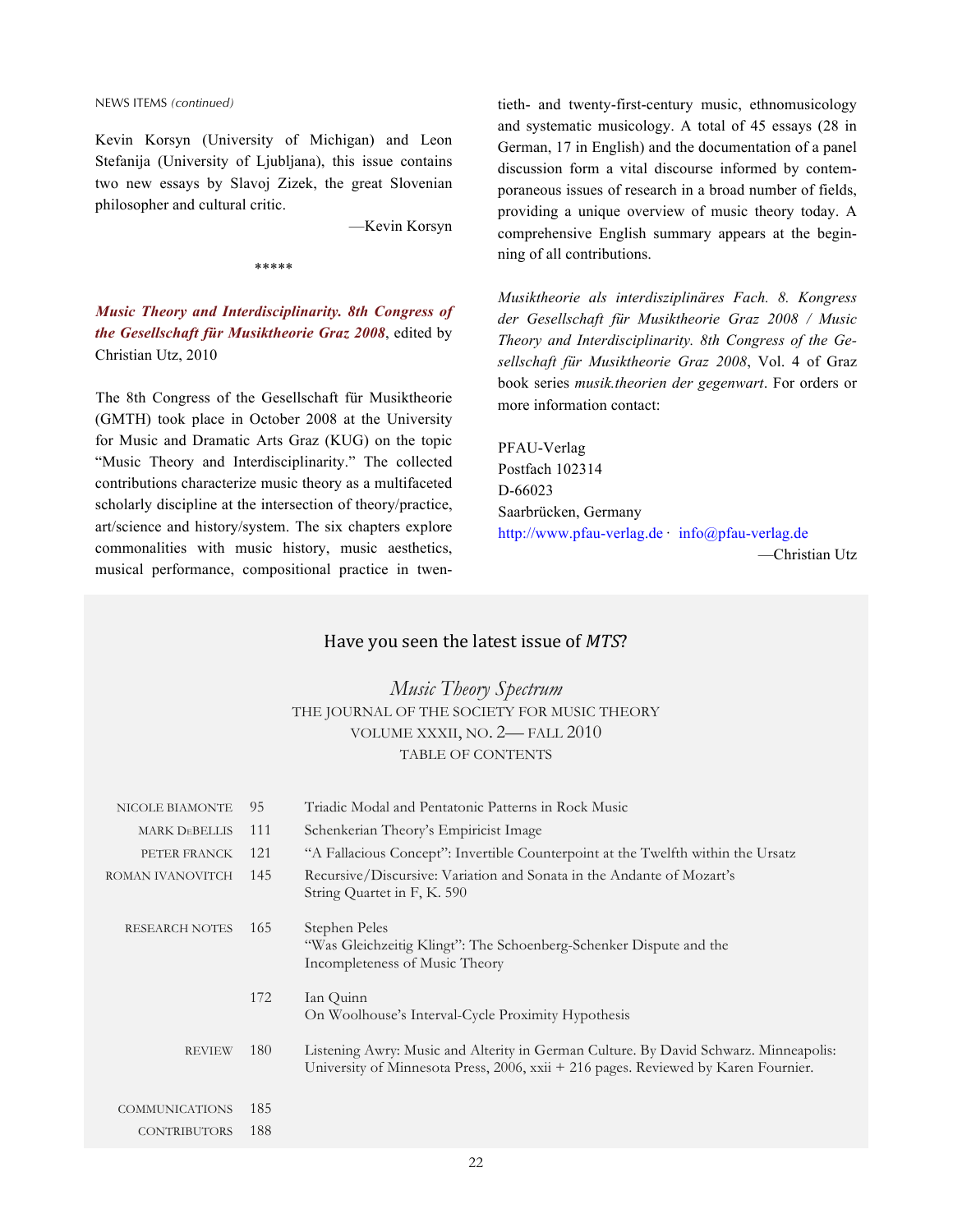NEWS ITEMS *(continued)*

#### **FROM THE AMERICAN BRAHMS SOCIETY**

Papers are being accepted for the conference, **Brahms in the New Century**, to be held March 21–24, 2012. Sponsored by the American Brahms Society, the conference is hosted by the Brook Center for Music Research at the CUNY Graduate Center.

You may view instructions for submitting proposals by visiting <http://brahms.unh.edu/Call.pdf>. The postmark deadline for proposals is June 1, 2011. Please e-mail all questions to [Peter.H.Smith.80@nd.edu](mailto:Peter.H.Smith.80@nd.edu).

The American Brahms Society also publishes guidelines for its **Karl Geiringer Scholarship in Brahms Studies**. Details for the 2011 award may be found at [http://brahms.unh.edu/recipients.html#guidelines.](http://brahms.unh.edu/recipients.html#guidelines)

\*\*\*\*\*

#### **SMT MEMBER AWARDS AND HONORS**

Awards and honors given by the SMT itself are always announced in the Newsletter. The editor welcomes information about the receipt of other national and international awards and honors by all SMT members, including graduate students. For more information regarding any such submissions, please e-mail the editor at  $phillips@rideredu.$ 

We regret that we cannot publish announcements about awards from a recipient's home institution or to scholars who are not currently members of the Society.

\*\*\*\*\*

#### **SUBMISSIONS TO THE NEWSLETTER**

Please e-mail submissions as Microsoft Word documents. If you include hyperlinks, such as web and e-mail addresses, please test their accuracy before submission. If a photo or graphic image would enhance your article, please obtain and provide any necessary copyright permission or attribution and contact the editor prior to submitting it.

Inclusion of any article is subject to the approval of the Executive Board.

—Joel Phillips

## **SMT Membership Reminder:**

To receive future issues of *Spectrum*, make sure to renew your membership.

To do so visit <http://societymusictheory.org/membership> and follow the instructions.

Dues are payable online through PayPal.

If you prefer, you may download a membership form in pdf format and mail your registration and payment by personal check or money order in U.S. funds. Send membership renewals to:

> Society for Music Theory c/o Department of Music University of Chicago, 1010 E. 59th Street Chicago, IL 60637

Your membership dues help support the numerous services offered by SMT including networking services—and give you the opportunity to contribute to the Society's well being. A complete listing of membership benefits may be found on the [SMT Website](http://societymusictheory.org).

# *Moving?*

To ensure that you receive your *Music Theory Spectrum* in a timely fashion, please notify Executive Director Victoria Long [\(vlong@uchicago.edu\)](mailto:vlong@uchicago.edu) of your change of address at least 30 days prior to your move. Claims for missing issues should also be sent to Victoria Long.